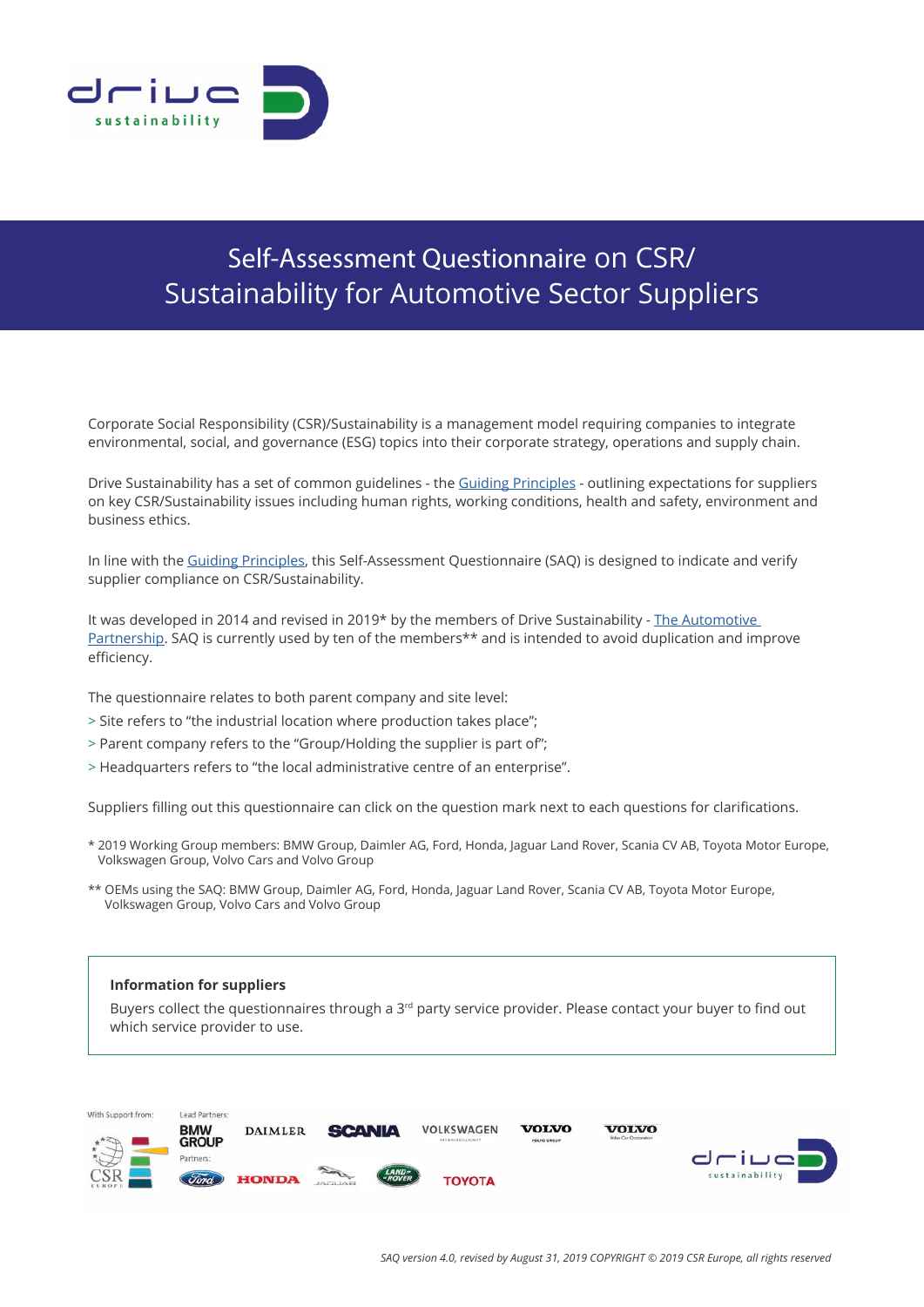| - 11 1         |  |
|----------------|--|
| sustainability |  |

| Site:     | Name:                                                                   |
|-----------|-------------------------------------------------------------------------|
|           | Address of site (country, city and/or street):                          |
|           |                                                                         |
|           | <b>BACKGROUND INFORMATION</b><br>Please insert the location of the site |
|           | corresponding to the DUNS number                                        |
|           | Number of employees working on site (incl. agency workers):             |
|           | $0 - 9$                                                                 |
|           | 10-49                                                                   |
|           | 50-99                                                                   |
|           | 100-249                                                                 |
|           | 250-499                                                                 |
|           | $\geq$ 500                                                              |
|           | Headquarter:<br>Yes                                                     |
|           | No                                                                      |
|           |                                                                         |
|           | Supplier ID: (fill in those that apply)                                 |
|           | DUNS number:                                                            |
|           | Other (please specify):                                                 |
| Parent    |                                                                         |
| Company:  | Name:                                                                   |
|           | Address of parent company                                               |
|           | (country, city and/or street):                                          |
|           | Number of employees working on site (incl. contract workers):           |
|           | $0 - 9$                                                                 |
|           | 10-49                                                                   |
|           | 50-99                                                                   |
|           | 100-249                                                                 |
|           | 250-499                                                                 |
|           | $\geq$ 500                                                              |
|           |                                                                         |
|           | Business area:                                                          |
| Completed |                                                                         |
| by:       | Name:                                                                   |
|           | Job title:                                                              |
|           | E-mail:                                                                 |
|           | Tel:                                                                    |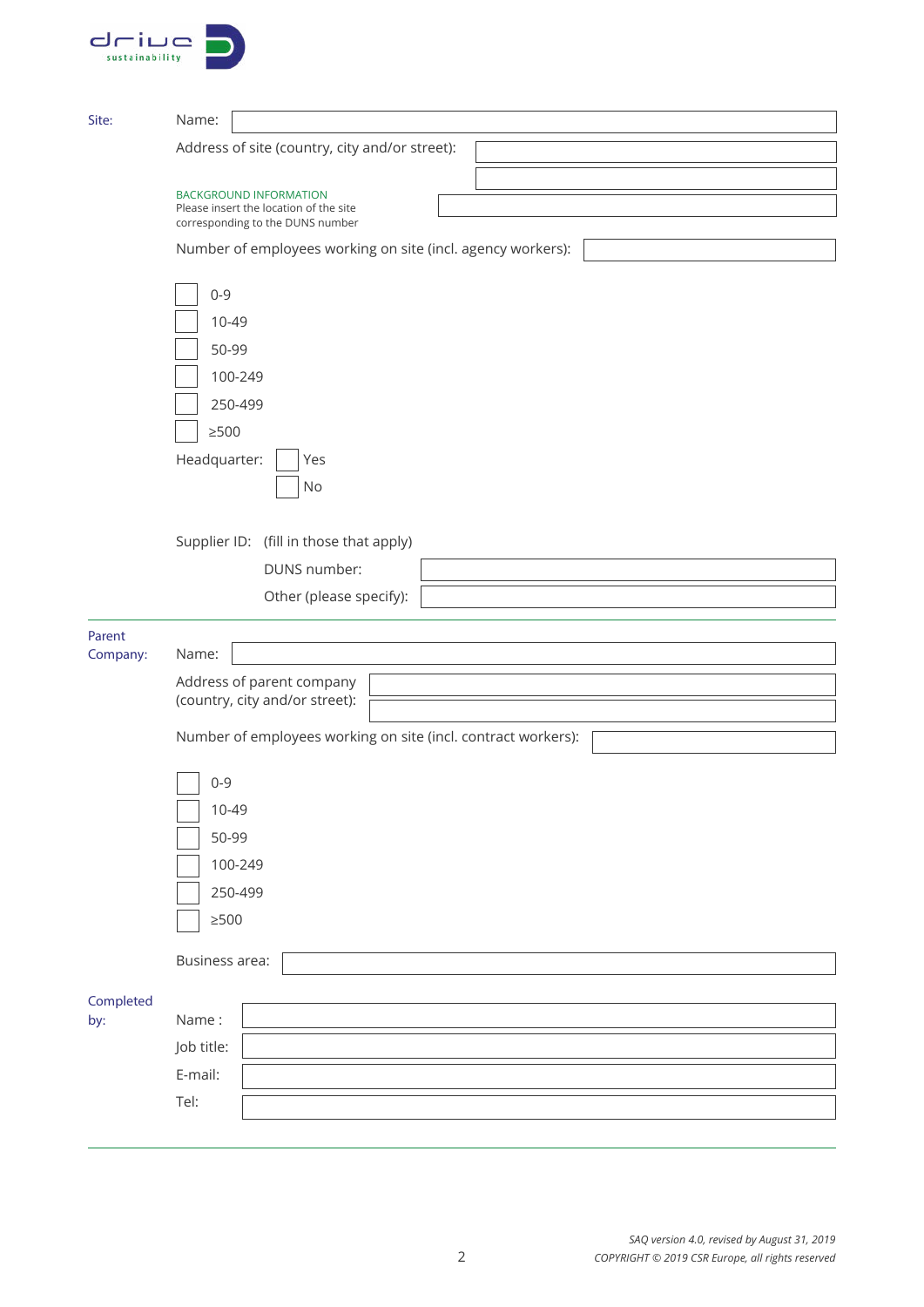

| A. COMPANY MANAGEMENT (GENERAL)                                                                                                                                     | <b>BACKGROUND INFORMATION</b>                                                                                                                                                                                                                                                                                                                                                                                                                                                                                                                                                                                                                                                                                                                                                                              |
|---------------------------------------------------------------------------------------------------------------------------------------------------------------------|------------------------------------------------------------------------------------------------------------------------------------------------------------------------------------------------------------------------------------------------------------------------------------------------------------------------------------------------------------------------------------------------------------------------------------------------------------------------------------------------------------------------------------------------------------------------------------------------------------------------------------------------------------------------------------------------------------------------------------------------------------------------------------------------------------|
| 1a. Does your company have a management person<br>responsible for Social Sustainability?*<br>Yes<br>No<br>If yes, please provide:<br>Name:<br>E-mail:<br>Job title: | Companies are expected to appoint a senior management<br>representative, who irrespective of other responsibilities,<br>serves as a management person responsible for ensuring<br>that the company meets its commitment related to social<br>sustainability, compliance and environmental sustainability.<br>The contact details that you provide in response to this<br>question will not be contacted without prior notice. In the<br>first instance, enquiries will be directed to the person that<br>completes this self-assessment questionnaire.<br>Social sustainability relates to practices that contribute to<br>the quality of life of both employees and communities that<br>could be impacted by the company's operations. Companies<br>should respect the human rights of workers, and treat |
| 1b. Does your company have a management person<br>responsible for Compliance?*                                                                                      | all people with dignity as recognized by the international<br>community. Examples of social topics to address include non-<br>discrimination, freedom of association, health and safety, etc.<br>(See Section B - Working Conditions and Human Rights)                                                                                                                                                                                                                                                                                                                                                                                                                                                                                                                                                     |
| Yes<br>No<br>If yes, please provide:<br>Name:                                                                                                                       | <b>Compliance</b> relates to the principles that guide business<br>conduct in its relations towards its business partners and<br>customers. Companies are expected to uphold the highest<br>standards of integrity and to operate honestly and equitably<br>throughout the supply chain in accordance with local laws.<br>Examples of unethical business practice include corruption,<br>unfair competition, conflicts of interest, etc. (See Section C -<br>Business Ethics).                                                                                                                                                                                                                                                                                                                             |
| E-mail:<br>Job title:                                                                                                                                               | <b>Environmental sustainability relates to practices that</b><br>contribute to the quality of the environment on a long-<br>term basis. Companies are expected to support a proactive<br>approach to environmental responsibility by protecting the<br>environment, conserving natural resources and reducing                                                                                                                                                                                                                                                                                                                                                                                                                                                                                              |
| 1c. Does your company have a management person<br>responsible for Environmental Sustainability?*<br>Yes<br>No                                                       | the environmental footprint of their production, products<br>and services throughout their life-cycle. Examples of<br>company practices include greenhouse gas emissions, waste<br>reduction programmes, etc. (See Section D - Environment).                                                                                                                                                                                                                                                                                                                                                                                                                                                                                                                                                               |
| If yes, please provide:                                                                                                                                             |                                                                                                                                                                                                                                                                                                                                                                                                                                                                                                                                                                                                                                                                                                                                                                                                            |
| Name:                                                                                                                                                               |                                                                                                                                                                                                                                                                                                                                                                                                                                                                                                                                                                                                                                                                                                                                                                                                            |
| E-mail:                                                                                                                                                             |                                                                                                                                                                                                                                                                                                                                                                                                                                                                                                                                                                                                                                                                                                                                                                                                            |
| Job title:                                                                                                                                                          |                                                                                                                                                                                                                                                                                                                                                                                                                                                                                                                                                                                                                                                                                                                                                                                                            |
| * Please fill out the contact details, even if the person is the same as above.                                                                                     |                                                                                                                                                                                                                                                                                                                                                                                                                                                                                                                                                                                                                                                                                                                                                                                                            |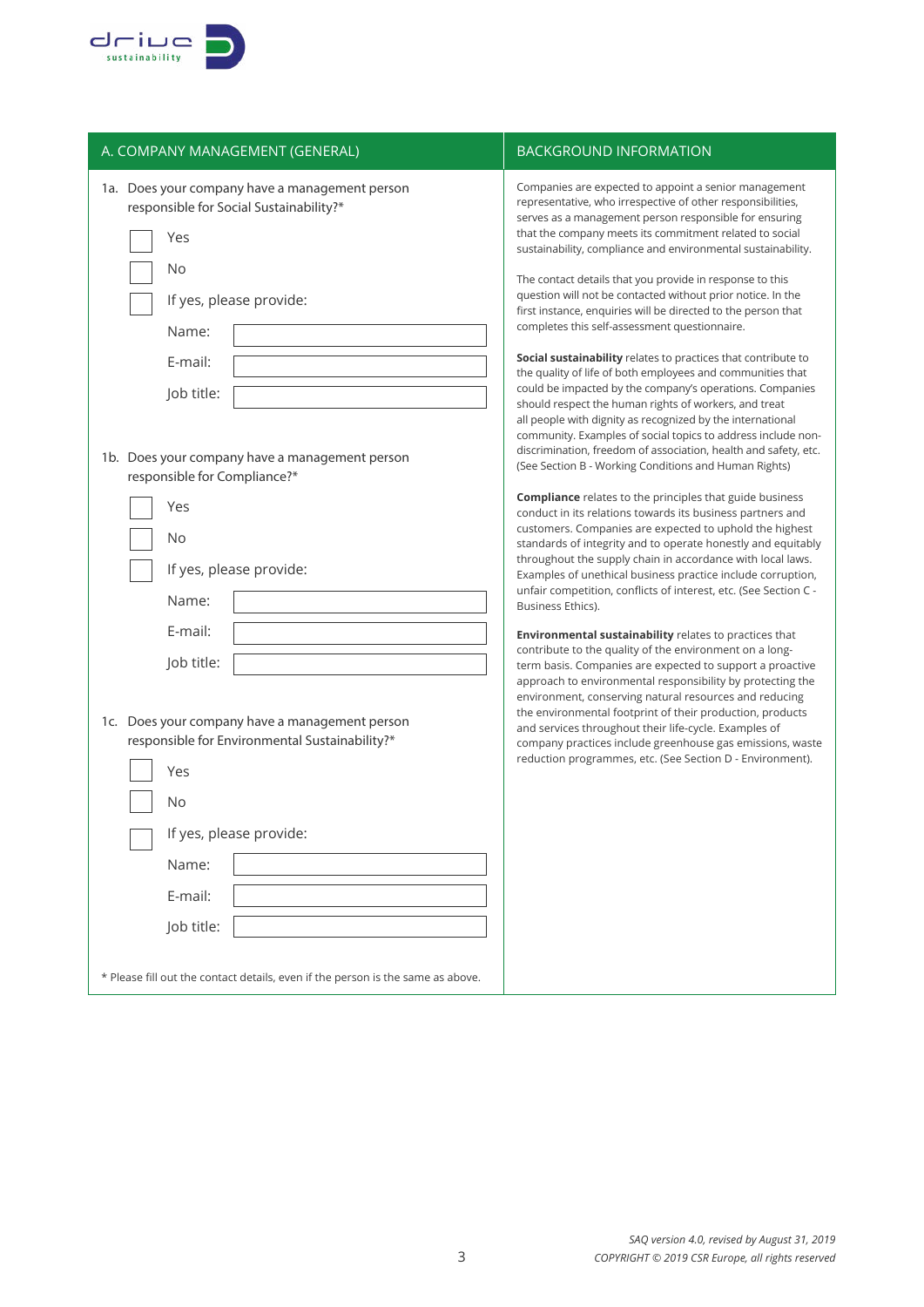

| A. COMPANY MANAGEMENT (GENERAL)                                                                                                                                                                                                                                                                                                                                                                                                                                                                                                                                                   | <b>BACKGROUND INFORMATION</b>                                                                                                                                                                                                                                                                                                                                                                                                                                                                                                                                                                                                                                                                                                                                                                                                                                                                                   |
|-----------------------------------------------------------------------------------------------------------------------------------------------------------------------------------------------------------------------------------------------------------------------------------------------------------------------------------------------------------------------------------------------------------------------------------------------------------------------------------------------------------------------------------------------------------------------------------|-----------------------------------------------------------------------------------------------------------------------------------------------------------------------------------------------------------------------------------------------------------------------------------------------------------------------------------------------------------------------------------------------------------------------------------------------------------------------------------------------------------------------------------------------------------------------------------------------------------------------------------------------------------------------------------------------------------------------------------------------------------------------------------------------------------------------------------------------------------------------------------------------------------------|
| Does your company publish a CSR/Sustainability<br>2.<br>Report?<br>Yes, according to GRI or other globally accepted<br>standards<br>Please provide the name of the globally accepted<br>standard<br>Please upload report<br>Yes, but not according to globally accepted<br>standards<br>Please upload report<br>No<br>2a. If answered "Yes" to Q2, is the most recent report<br>assured by a third party?<br>Yes, the assurance letter is included<br>in the report<br>Yes, but the assurance letter is not included<br>in the report<br>Please upload the assurance letter<br>No | A CSR/Sustainability report is an organisational report that<br>gives information about economic, environmental, social<br>and ethical performance.<br>Examples of internationally recognised standards and<br>frameworks for CSR/Sustainability report are:<br>> Global Reporting Initiative (GRI) Standards;<br>> Sustainability Accounting Standards Board (SASB);<br>> Climate Disclosure Standards Board (CDP-CDSB);<br>> United Nations Global Compact - Communication on<br>Progress (UNGC-COP).<br>In the European Union, EU Directive on the disclosure of<br>non-financial and diversity information (Directive 2014/95/<br>EU) laid down the rules on the disclosure of non-financial<br>and diversity information by large companies. Subsequently,<br>the Directive was transposed into the national legislation of<br>Member States with some differences in implementation<br>between countries. |
| Does your company have a Code of Conduct?<br>3.<br>Yes<br>Please upload relevant document<br>No<br>3a. If answered "Yes" to Q3, do you organise training<br>for your employees on the Code of Conduct?<br>Yes<br>Please upload relevant document<br>No, but we communicate the Code of Conduct<br>through intranet/brochures, etc.<br>Please upload relevant document<br>No                                                                                                                                                                                                       | A Code of Conduct is a set of rules outlining the<br>responsibilities or proper practice for an individual<br>(employee) and organisation. It could cover social,<br>ethical and environmental aspects.                                                                                                                                                                                                                                                                                                                                                                                                                                                                                                                                                                                                                                                                                                         |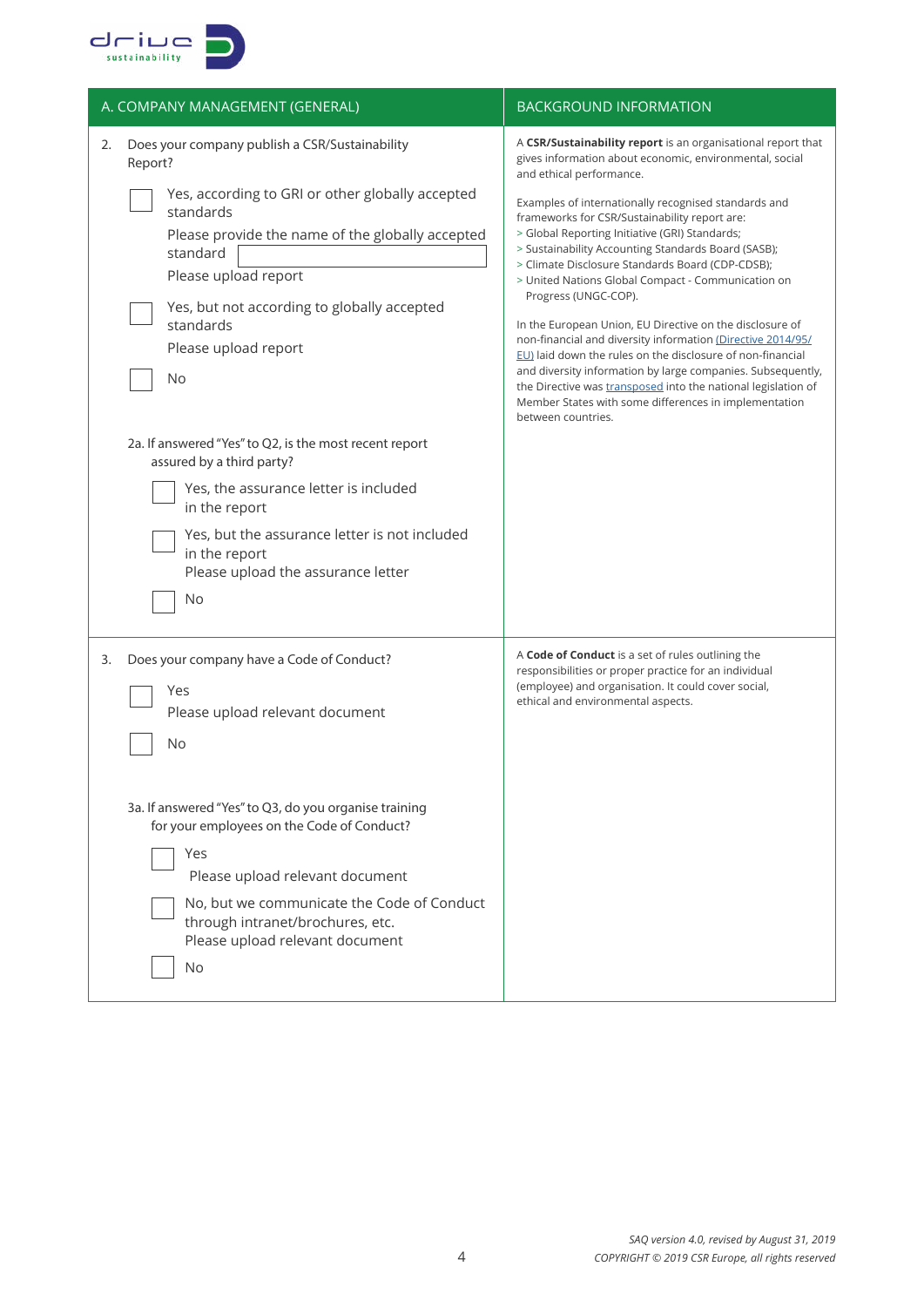

| A. COMPANY MANAGEMENT (GENERAL)                                                                                                                                                                                                                                                                                                                                                                                                                                       | <b>BACKGROUND INFORMATION</b>                                                                                                                                                                                                                                                                                                                                                                                                                               |
|-----------------------------------------------------------------------------------------------------------------------------------------------------------------------------------------------------------------------------------------------------------------------------------------------------------------------------------------------------------------------------------------------------------------------------------------------------------------------|-------------------------------------------------------------------------------------------------------------------------------------------------------------------------------------------------------------------------------------------------------------------------------------------------------------------------------------------------------------------------------------------------------------------------------------------------------------|
| Does your company provide a grievance mechanism<br>4.<br>through which impacted stakeholders and<br>rightsholders can raise complaints and seek to have<br>them addressed with the enterprise?<br>Yes, we have a grievance mechanism, which<br>is available for our employees as well as<br>for external stakeholders (e.g. suppliers,<br>communities) and our whole supply chain<br>Please upload relevant document<br>Yes, we have an internal grievance mechanism, | According to the <b>UN "Protect, Respect and Remedy"</b><br><b>Framework</b> , companies are responsible to respect<br>human rights and are expected to provide a remedy if<br>their operations caused or contributed to adverse human<br>rights impacts. Operational-level grievance mechanisms<br>for those potentially impacted by enterprises' activities<br>are recommended as an effective process through which<br>companies can enable remediation. |
| which is available only for the employees of<br>our company<br>Please upload relevant document                                                                                                                                                                                                                                                                                                                                                                        |                                                                                                                                                                                                                                                                                                                                                                                                                                                             |
| <b>No</b>                                                                                                                                                                                                                                                                                                                                                                                                                                                             |                                                                                                                                                                                                                                                                                                                                                                                                                                                             |
|                                                                                                                                                                                                                                                                                                                                                                                                                                                                       |                                                                                                                                                                                                                                                                                                                                                                                                                                                             |
| R <i>WORKING CONDITIONS AND HUMAN PIGHTS</i>                                                                                                                                                                                                                                                                                                                                                                                                                          | RACKGROUIND INFORMATION                                                                                                                                                                                                                                                                                                                                                                                                                                     |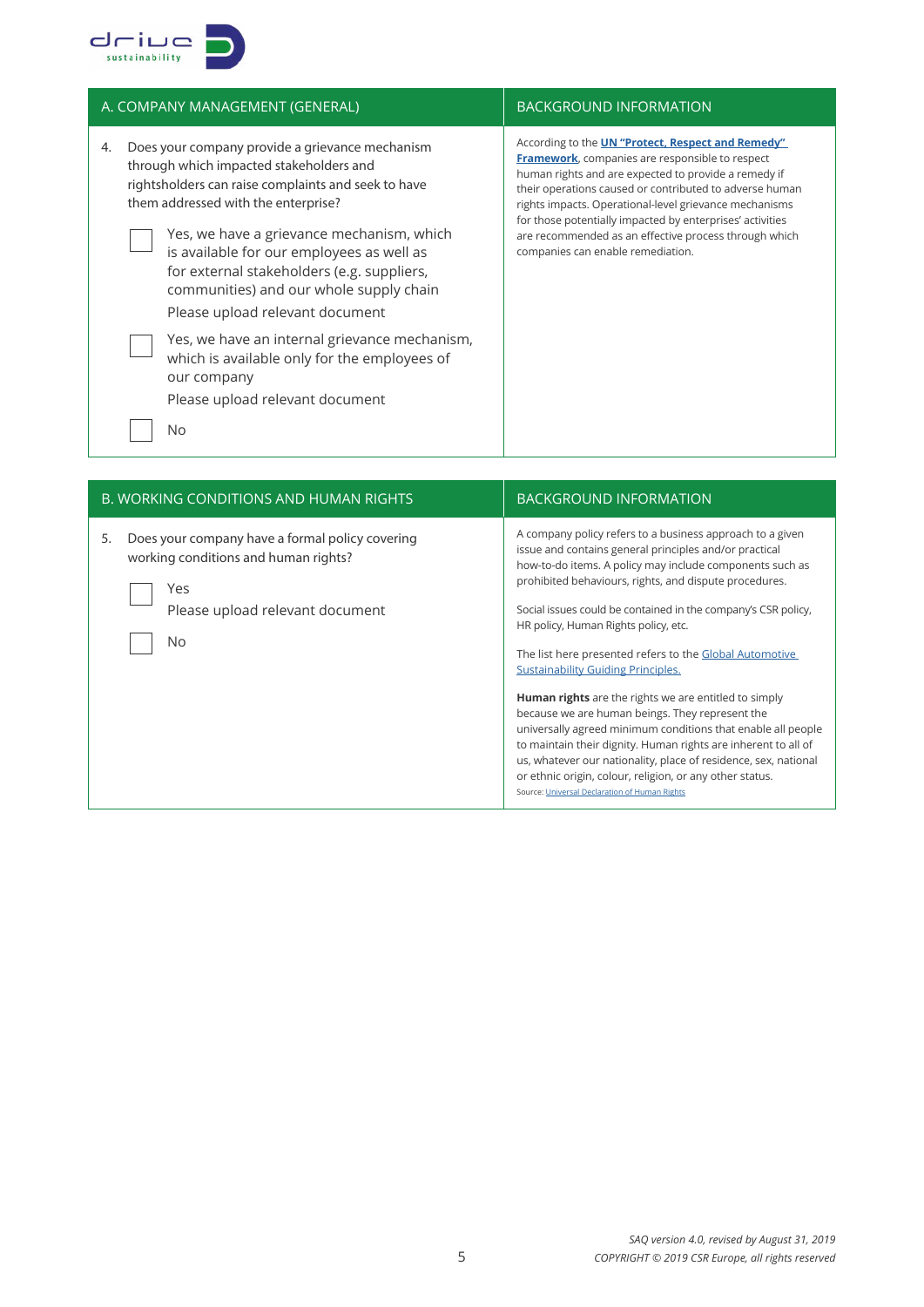

| <b>B. WORKING CONDITIONS AND HUMAN RIGHTS</b>                                                                                                                                                                     | <b>BACKGROUND INFORMATION</b>                                                                                                                                                                                                                                                                                                                                                                                                                                                                                                                                                                                                                                                                                                                          |
|-------------------------------------------------------------------------------------------------------------------------------------------------------------------------------------------------------------------|--------------------------------------------------------------------------------------------------------------------------------------------------------------------------------------------------------------------------------------------------------------------------------------------------------------------------------------------------------------------------------------------------------------------------------------------------------------------------------------------------------------------------------------------------------------------------------------------------------------------------------------------------------------------------------------------------------------------------------------------------------|
| 5a. If answered "Yes" to Q5, which of the following<br>areas are covered by this policy?<br>Child labour and young workers<br>Wages and benefits                                                                  | According to the UN Guiding Principles on Business and<br>Human Rights, which were endorsed by the Human Rights<br>Council resolution 17/4 in 2011, every company has to<br>respect human rights and is responsible to do no harm to<br>people.                                                                                                                                                                                                                                                                                                                                                                                                                                                                                                        |
| Working hours<br>Modern slavery (i.e. slavery, servitude and<br>forced or compulsory labour and human<br>trafficking)<br>Freedom of association and collective<br>bargaining<br>Harassment and non-discrimination | Child labour and young workers relate to the prohibition of<br>employment of children who are under the legal minimum<br>working age. Moreover, suppliers are expected to ensure<br>that legally young workers that are under 18 years of age<br>do not work at night or overtime and are protected against<br>conditions of work which are harmful for their health, safety<br>or development consistent with ILO Minimum Age Convention<br>No. 138. ILO 138 light work consistent (article 6,7).<br>The supplier should ensure that the duty of young workers<br>doesn't interfere with their school attendance. Young workers<br>daily total duty time and schooling shall not exceed 10 hours.<br>Source: EU Charter of Fundamental Rights and ILO |
|                                                                                                                                                                                                                   | Wages and benefits relate to the basic or minimum wage<br>or salary and any additional entitlements payable directly or<br>indirectly, in cash or in kind, by the employer to the worker<br>and arising out of the worker's employment. Examples<br>include paid sick days, family and medical leave, paid<br>overtime, etc.<br>Source: ILO-UNGC                                                                                                                                                                                                                                                                                                                                                                                                       |
|                                                                                                                                                                                                                   | Working hours relate to regular workweeks that should not<br>exceed 48 hours. A workweek shall be restricted to 60 hours<br>in emergency situations, including overtime. All overtime<br>shall be voluntary. Employees should have a minimum of<br>one day-off every seven days. Laws and regulations on the<br>maximum number of working hours and time off shall be<br>respected.<br>Source: Ethical Trading Initiative, based on ILO conventions                                                                                                                                                                                                                                                                                                    |
|                                                                                                                                                                                                                   | <b>Modern slavery</b> refers to all work or service exacted from<br>any person under the menace of any penalty and for which<br>that person has not offered himself/herself voluntarily.<br>Examples include forced overtime, retention of identity<br>documents, as well as human trafficking.<br>Modern slavery - is subject to the Modern Slavery Act 2015<br>by the Parliament of the United Kingdom. This Act creates<br>for companies who meet identified criteria an obligation to<br>publish a "slavery and human trafficking statement" every<br>year six months after the end of the company's financial<br>year.<br>Source: International Labour Organisation (ILO) and The National Archives UK                                            |
|                                                                                                                                                                                                                   | Freedom of association relates to the right to freedom of<br>peaceful assembly and to freedom of association at all levels,<br>in particular in political, trade union and civic matters, which<br>implies the right of everyone to form and to join trade unions<br>for the protection of his or her interests. This includes also<br><b>collective bargaining</b> , as a process of negotiations between<br>employers and a group of employees aimed at reaching an<br>agreement that regulates working conditions.<br>Source: EU Charter of Fundamental Rights                                                                                                                                                                                      |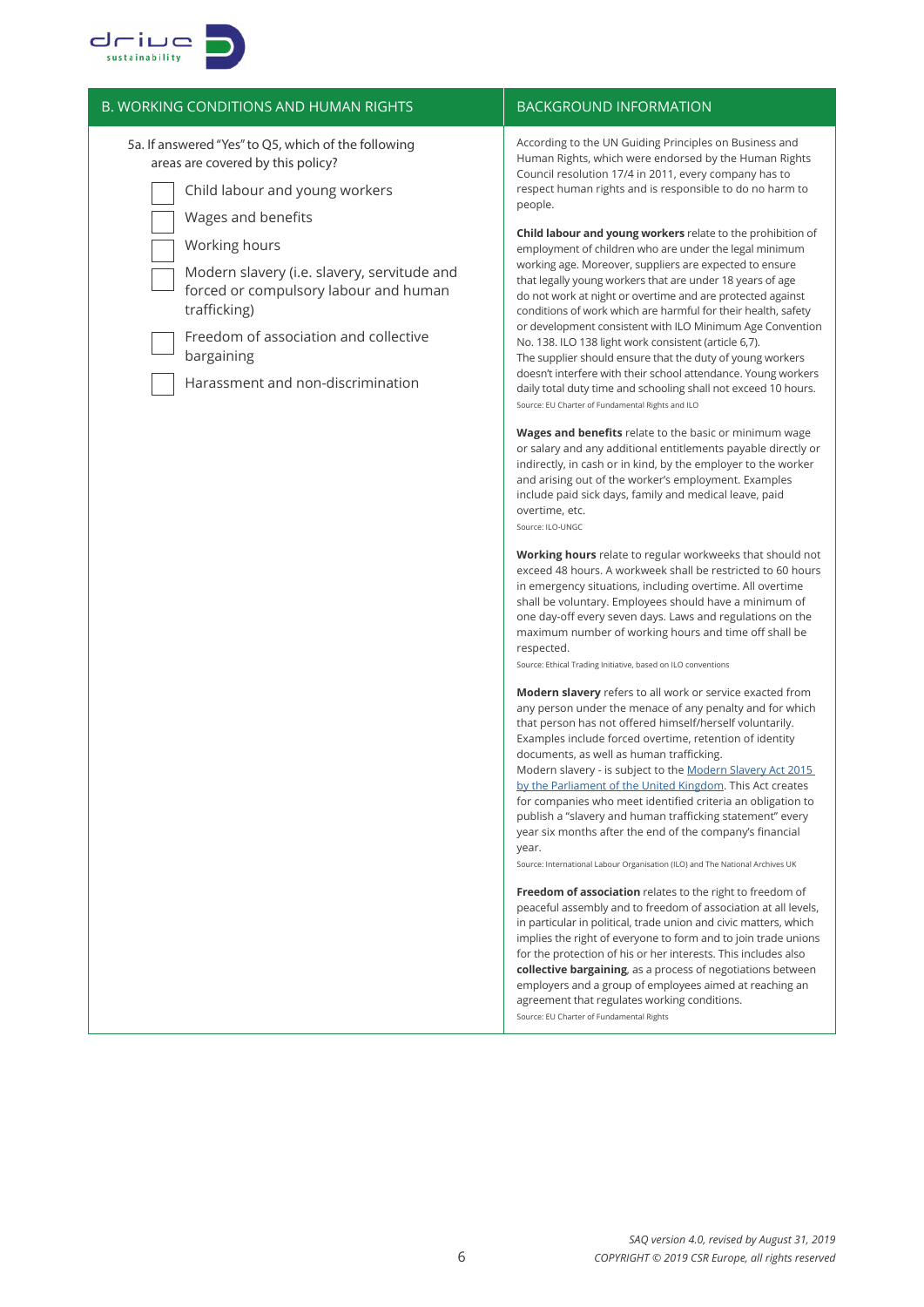

| <b>B. WORKING CONDITIONS AND HUMAN RIGHTS</b>                                                                                                                                                                                                                                                                                                                                                                                                                                                                                                                                                      | <b>BACKGROUND INFORMATION</b>                                                                                                                                                                                                                                                                                                                                                                                                                                                                                                                                                                                                                                                                                                                                     |
|----------------------------------------------------------------------------------------------------------------------------------------------------------------------------------------------------------------------------------------------------------------------------------------------------------------------------------------------------------------------------------------------------------------------------------------------------------------------------------------------------------------------------------------------------------------------------------------------------|-------------------------------------------------------------------------------------------------------------------------------------------------------------------------------------------------------------------------------------------------------------------------------------------------------------------------------------------------------------------------------------------------------------------------------------------------------------------------------------------------------------------------------------------------------------------------------------------------------------------------------------------------------------------------------------------------------------------------------------------------------------------|
| 5b. If answered "Yes" to Q5, do you organize training<br>for your employees on this policy?<br>Yes<br>Please upload relevant document<br>No, but we communicate it through Intranet/<br>Brochures, etc.<br>Please upload relevant document<br>No                                                                                                                                                                                                                                                                                                                                                   | <b>Harassment</b> is defined as a harsh and inhumane treatment<br>- or the threat of such a treatment - including any sexual<br>harassment, sexual abuse, corporal punishment, mental or<br>physical coercion or verbal abuse of workers.<br>Source: Global Automotive Sustainability Practical Guidance<br><b>Non-discrimination</b> is a principle that requires the equal<br>treatment of an individual or group irrespective of their<br>particular characteristics, including sex, race, colour,<br>ethnic or social origin, genetic features, language, religion<br>or belief, political or any other opinion, membership of<br>a national minority, property, birth, disability, age or sexual<br>orientation.<br>Source: EU Charter of Fundamental Rights |
| Does your site have a management system in place<br>6.<br>to manage the working conditions and human rights<br>issues?<br>Yes, we have an internationally recognised<br>certified management system<br>Please provide the following information:<br>Awarding body<br>Certificate number<br>Valid until<br>Please upload relevant document<br>Yes, we have a nationally recognised certified<br>management system<br>Please provide the following information:<br>Awarding body<br>Certificate number<br>Valid until<br>Please upload relevant document<br>Yes, but the system is uncertified<br>No | A management system is a set of documented controls,<br>processes and /or procedures reviewed by management.<br>It could be internal or developed according to a standard<br>(Certified Management System).<br>A documented procedure is a written description of<br>prescribed course of action or a process to manage and<br>control organisations activities.<br>Examples of relevant globally accepted standards include:<br>> ISO26000 Guidance Social Responsibility<br>> SA8000 Social Management System<br>Suppliers with a valid certificate not available to be<br>uploaded due to administrative process delays, can specify<br>this in section G. "Additional Information", complemented<br>with a statement from the awarding body.                  |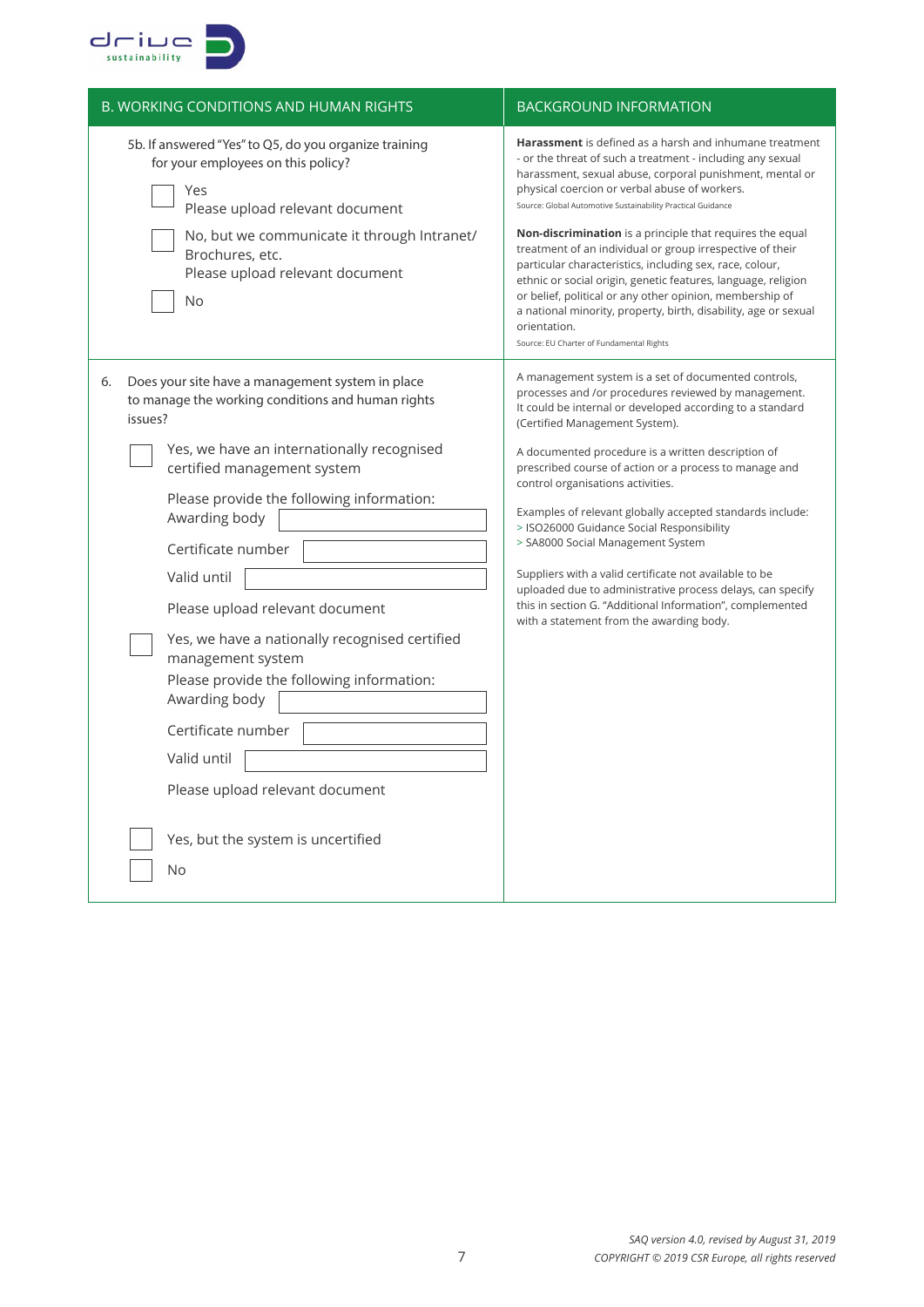

| C. HEALTH AND SAFETY                                                                                                                                                                                                                                                                                                                                                                                                                                                                                                                                                                                                                                                                                                                                 | <b>BACKGROUND INFORMATION</b>                                                                                                                                                                                                                                                                                                                                                                                                                                                                                                                                                                                                                                                                                                                                                                                                                                                                                                                                                                                                                                                                                                                                                                                                     |
|------------------------------------------------------------------------------------------------------------------------------------------------------------------------------------------------------------------------------------------------------------------------------------------------------------------------------------------------------------------------------------------------------------------------------------------------------------------------------------------------------------------------------------------------------------------------------------------------------------------------------------------------------------------------------------------------------------------------------------------------------|-----------------------------------------------------------------------------------------------------------------------------------------------------------------------------------------------------------------------------------------------------------------------------------------------------------------------------------------------------------------------------------------------------------------------------------------------------------------------------------------------------------------------------------------------------------------------------------------------------------------------------------------------------------------------------------------------------------------------------------------------------------------------------------------------------------------------------------------------------------------------------------------------------------------------------------------------------------------------------------------------------------------------------------------------------------------------------------------------------------------------------------------------------------------------------------------------------------------------------------|
| Does your company have a formal written health and<br>7.<br>safety policy, which complies with local law, industry<br>requirements and international standards?<br>Yes<br>Please upload relevant document<br>No<br>7a. If answered "Yes" to Q7, which of the following<br>areas are covered by this policy?<br>Personal protective equipment<br>Machine safety<br>Emergency preparedness<br>Incident and accident management<br>Workplace ergonomics<br>Handling of chemicals<br>Fire protection<br>7b. If answered "Yes" to Q7, do you organize training<br>for your employees on this policy?<br>Yes<br>Please upload relevant document<br>No, but we communicate it through Intranet/<br>Brochures, etc.<br>Please upload relevant document<br>No | Health and safety refers to the science of the anticipation,<br>recognition, evaluation and control of hazards arising in or<br>from the workplace that could impair the health and well-<br>being of workers, taking into account the possible impact on<br>the surrounding communities and the general environment.<br>Source: ILO<br>Examples of specific activities on Health and Safety include:<br>> Training on the use of personal protective equipment<br>> Training on company Health and Safety policy<br>> Work environment inspections<br>> Training on work with hazardous materials<br>> Distribution of educational materials on health and safety<br>procedures<br>> Information campaign for workers on health and safety<br>procedures specific to the site<br>Health and safety policy must be compliant with legal<br>requirements and should highlight the commitment of<br>management and employees to a healthy and safe workplace<br>with a goal of 'zero accidents'. It is the responsibility of<br>management to provide sufficient resources and organization<br>for health and safety and to do regular risk assessment and<br>reporting in order to ensure continuous improvement of the<br>system. |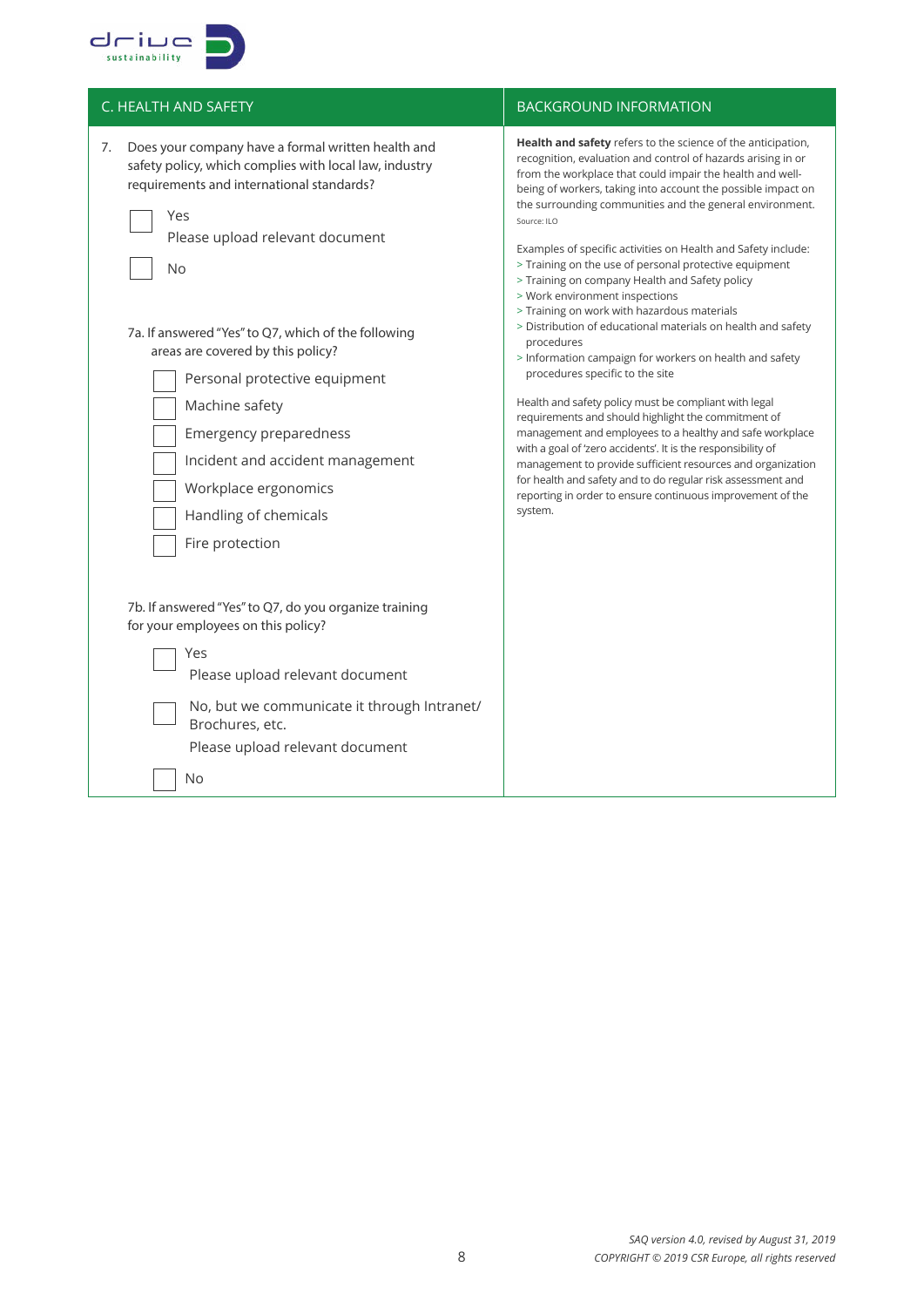

| C. HEALTH AND SAFETY                                                                                                                                                                                                                                                                                                                                                                                                                                                                                         | <b>BACKGROUND INFORMATION</b>                                                                                                                                                                                                                                                                                                                                                                                                                                                                                                                                                                                                                                                                                                                                                                                                                                                                              |
|--------------------------------------------------------------------------------------------------------------------------------------------------------------------------------------------------------------------------------------------------------------------------------------------------------------------------------------------------------------------------------------------------------------------------------------------------------------------------------------------------------------|------------------------------------------------------------------------------------------------------------------------------------------------------------------------------------------------------------------------------------------------------------------------------------------------------------------------------------------------------------------------------------------------------------------------------------------------------------------------------------------------------------------------------------------------------------------------------------------------------------------------------------------------------------------------------------------------------------------------------------------------------------------------------------------------------------------------------------------------------------------------------------------------------------|
| Does your site have a health and safety management<br>8.<br>system in place?<br>Yes, we have an internationally recognised<br>certified management system<br>Please provide the following information:<br>Awarding body<br>Certificate number<br>Valid until<br>Please upload relevant document<br>Yes, we have a nationally recognised certified<br>management system<br>Please provide the following information:<br>Awarding body<br>Certificate number<br>Valid until<br>Please upload relevant document | Health and safety management system relates to organised<br>efforts and procedures for identifying workplace hazards<br>and reducing accidents and exposure to harmful situations<br>and substances. It also includes the training of personnel<br>in accident prevention, accident response, emergency<br>procedures, and use of protective clothing and equipment.<br>Examples of relevant globally accepted standards and<br>certification include:<br>> Occupational Health and Safety Assessment OHSAS18001<br>(BS OHSAS 18001)<br>> ISO 45001 Occupational health and safety<br>> Guidelines on occupational safety and health management<br>systems (ILO-OSH 2001)<br>Suppliers with a valid certificate not available to be uploaded<br>due to administrative process delays, can specify this in<br>section G. "Additional Information", complemented with<br>a statement from the awarding body. |
| Yes, but the system is uncertified<br>Please upload relevant document<br><b>No</b>                                                                                                                                                                                                                                                                                                                                                                                                                           |                                                                                                                                                                                                                                                                                                                                                                                                                                                                                                                                                                                                                                                                                                                                                                                                                                                                                                            |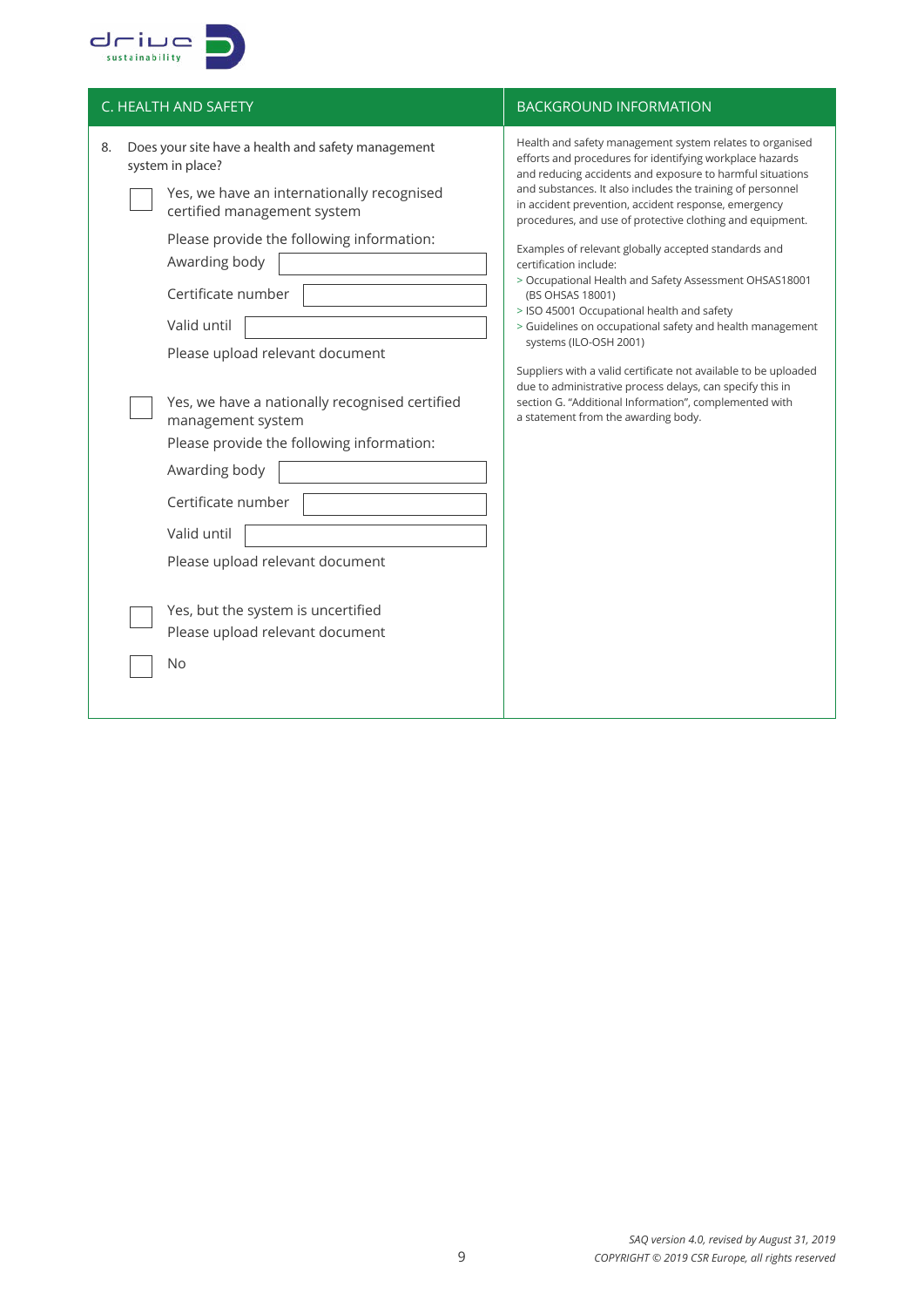

| <b>D. BUSINESS ETHICS</b>                                                                                                 | <b>BACKGROUND INFORMATION</b>                                                                                                                                                                                                                                                                                                                                                                                                                                                                                                                                                                                                                                                                                                                                                                                                                                                                                                                                                                                                                                                                                                                                                                                                                                                                                                                                                                                                                                                                                                                                                                                                                                                                                                                                                                                                                                                                                                                                                                                                                                                                                                                                                                                                 |
|---------------------------------------------------------------------------------------------------------------------------|-------------------------------------------------------------------------------------------------------------------------------------------------------------------------------------------------------------------------------------------------------------------------------------------------------------------------------------------------------------------------------------------------------------------------------------------------------------------------------------------------------------------------------------------------------------------------------------------------------------------------------------------------------------------------------------------------------------------------------------------------------------------------------------------------------------------------------------------------------------------------------------------------------------------------------------------------------------------------------------------------------------------------------------------------------------------------------------------------------------------------------------------------------------------------------------------------------------------------------------------------------------------------------------------------------------------------------------------------------------------------------------------------------------------------------------------------------------------------------------------------------------------------------------------------------------------------------------------------------------------------------------------------------------------------------------------------------------------------------------------------------------------------------------------------------------------------------------------------------------------------------------------------------------------------------------------------------------------------------------------------------------------------------------------------------------------------------------------------------------------------------------------------------------------------------------------------------------------------------|
| Does your company have a formal policy covering<br>9.<br>business ethics?<br>Yes<br>Please upload relevant document<br>No | Business Conduct and Compliance Policy and principles apply<br>to employees, independent contractors, consultants, and<br>others with whom business has been done. Formal policy<br>on business conduct and compliance helps drive business<br>ethically, honestly, and in full compliance with all laws and<br>regulations. Those principles should apply to every business<br>decision in every area of the company (worldwide).<br>The list here presented refers to the Global Automotive<br><b>Sustainability Guiding Principles</b><br><b>Corruption</b> can take many forms that vary in degree from<br>the minor use of influence to institutionalised bribery. It is<br>defined as the abuse of entrusted power for private gain.<br>This can mean not only financial gain but also non-financial<br>advantages.<br>Source: UN Global Compact and Transparency International<br><b>Extortion:</b> solicitation of bribes is the act of asking or enticing<br>another to commit bribery. It becomes extortion when<br>this demand is accompanied by threats that endanger the<br>personal integrity or the life of the private actors involved.<br>Source: UN Global Compact and OECD Guidelines for Multinational Enterprises<br><b>Bribery</b> is an offer or receipt of any gift, loan, fee, reward or<br>other advantage to or from any person as an inducement to<br>do something which is dishonest, illegal or a breach of trust,<br>in the conduct of the enterprise's business.<br>Source: UN Global Compact and Transparency International<br>The right to <b>privacy</b> is defined as "No one shall be subjected<br>to arbitrary interference with his privacy, family, home<br>or correspondence, nor to attacks upon his honour and<br>reputation. Everyone has the right to the protection of the<br>law against such interference or attacks."<br>Source: Universal Declaration of Human Rights<br>In the European Union, the General Data Protection<br>Regulation (GDPR) was approved and adopted by the EU<br>Parliament in April 2016 and it will be in force May 2018.<br>The aim is to protect all EU citizens from privacy and data<br>breaches in an increasingly data-driven world. The GDPR |
|                                                                                                                           | applies to organisations located within the EU, as well as to<br>organisations located outside of the EU if they offer goods or<br>services to, or monitor the behaviour of, EU data subjects. It<br>applies to all companies processing and holding the personal<br>data of data subjects residing in the European Union,<br>regardless of the company's location.                                                                                                                                                                                                                                                                                                                                                                                                                                                                                                                                                                                                                                                                                                                                                                                                                                                                                                                                                                                                                                                                                                                                                                                                                                                                                                                                                                                                                                                                                                                                                                                                                                                                                                                                                                                                                                                           |
|                                                                                                                           | Source: EU GDPR Portal<br>Financial responsibility refers to a company's responsibility<br>to accurately record, maintain, and report business<br>documentation including, but not limited to, financial<br>accounts, quality reports, time records, expense reports,<br>and submissions to customers or regulatory authorities,<br>when appropriate. Books and records are expected to be<br>maintained in accordance with applicable law and generally<br>accepted accounting principles.<br>Source: Global Automotive Sustainability Practical Guidance                                                                                                                                                                                                                                                                                                                                                                                                                                                                                                                                                                                                                                                                                                                                                                                                                                                                                                                                                                                                                                                                                                                                                                                                                                                                                                                                                                                                                                                                                                                                                                                                                                                                    |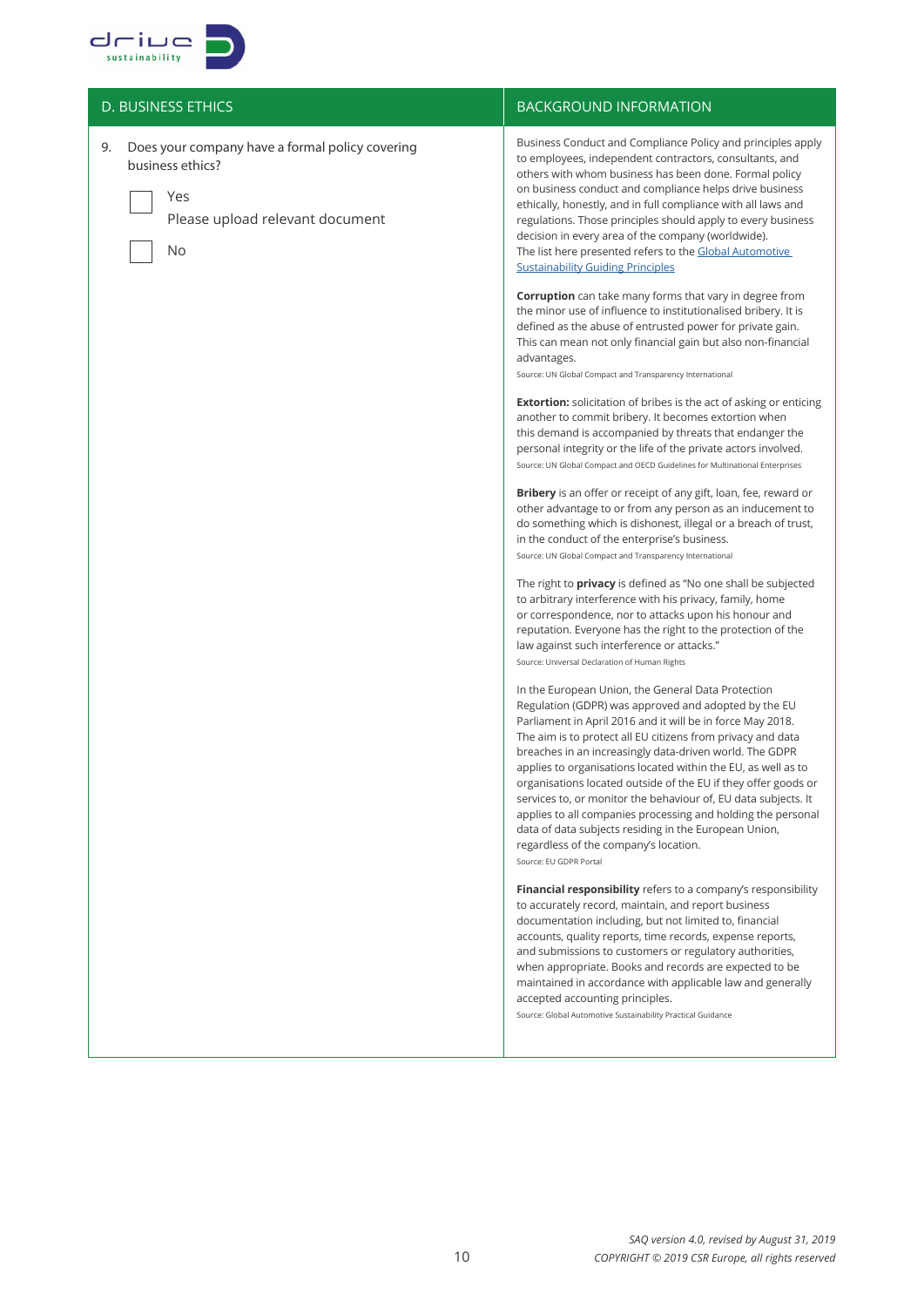

9a. If answered "Yes" to Q9, which of the following areas are covered by this policy?

Corruption, extortion and bribery

Privacy

Financial responsibility (accurate records)

Disclosure of information

Fair competition and anti-trust

Conflicts of interest

Counterfeit parts

Intellectual property

Export controls and economic sanctions

 Whistleblowing and protection against retaliation

## $\overline{D}$ . BUSINESS ETHICS BACKGROUND INFORMATION

**Disclosure of information** refers to a company's responsibility to disclose financial and non-financial information in accordance with applicable regulations and prevailing industry practices and, when applicable, disclose information regarding their labour force, health and safety practices, environmental practices, business activities, financial situation and performance.

Source: Global Automotive Sustainability Practical Guidance

**Fair competition and anti-trust** refers to the upholding by companies of standards of fair business and competition including, but not limited to, avoiding business practices that unlawfully restrain competition; improper exchange of competitive information; and price fixing, bid rigging, or improper market allocation.

It is the prime responsibility of large, medium and small companies alike to comply with competition rules. Companies need to be aware of the risks of infringing competition rules and how to develop a compliance policy/ strategy that best suits their needs. An effective compliance policy/strategy enables a company to minimize the risk of involvement in competition law infringements, and the costs resulting from anti-competitive behaviour. Source: Global Automotive Sustainability Practical Guidance and European Commission

**Conflict of interest** occurs when an individual or a corporation (either private or governmental) is in a position to exploit his or their own professional or official capacity in some way for personal or corporate benefit. Source: OECD

**Counterfeit parts:** companies are expected to develop, implement, and maintain methods and processes appropriate to their products and services to minimize the risk of introducing counterfeit parts and materials into deliverable products. Companies are also expected to establish effective processes to detect counterfeit parts and materials and, if detected, quarantine the materials and notify the Original Equipment Manufacturer (OEM) customer and/or law enforcement as appropriate. Finally, companies are expected to confirm that any sales to non-OEM customers are compliant with local laws and those products sold will be used in a lawful manner.

Source: Global Automotive Sustainability Practical Guidance

**Intellectual property** refers to creations of the mind, such as inventions; literary and artistic works; designs; and symbols, names and images used in commerce. It is protected in law by, for example, patents, copyright and trademarks, which enable people to earn recognition or financial benefit from what they invent or create. Source: World Intellectual Property Organisation

**Export controls and economic sanctions** refer to restrictions on the export or re-export of goods, software, services and technology, as well as with applicable restrictions on trade involving certain countries, regions, companies or entities and individuals. Source: Global Automotive Sustainability Practical Guidance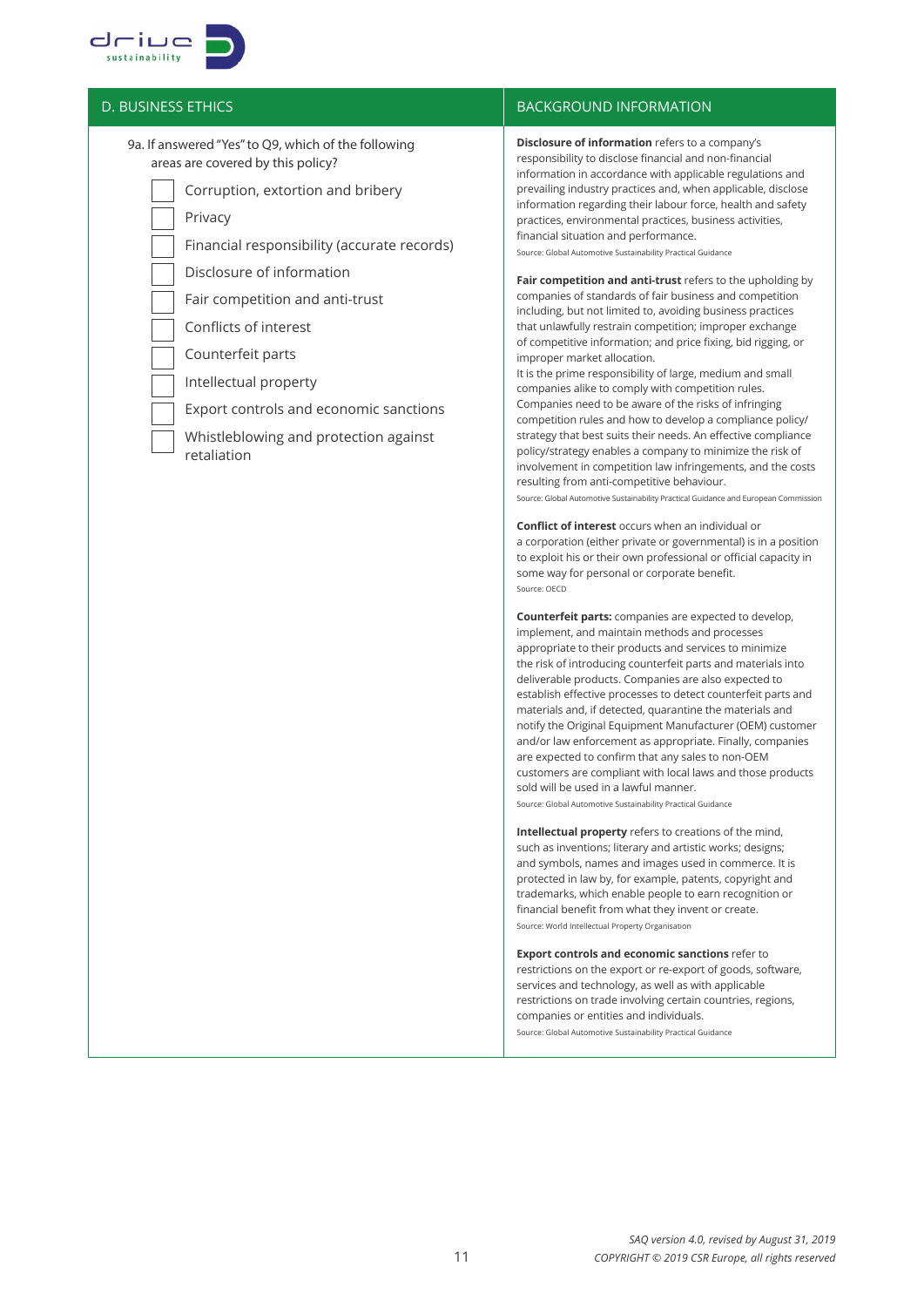

| <b>D. BUSINESS ETHICS</b>                                                                                                                                                                                                                         | <b>BACKGROUND INFORMATION</b>                                                                                                                                                                                                                                                                                                                                                                                                                                                                                                                                                                      |
|---------------------------------------------------------------------------------------------------------------------------------------------------------------------------------------------------------------------------------------------------|----------------------------------------------------------------------------------------------------------------------------------------------------------------------------------------------------------------------------------------------------------------------------------------------------------------------------------------------------------------------------------------------------------------------------------------------------------------------------------------------------------------------------------------------------------------------------------------------------|
| 9b. If answered "Yes" to Q9, do you organize training<br>for your employees on this policy?<br>Yes<br>Please upload relevant document<br>No, but we communicate it through Intranet/<br>Brochures, etc.<br>Please upload relevant document<br>No. | <b>Retaliation</b> is defined as a direct or indirect adverse<br>administrative decision and/or action that is threatened.<br>recommended or taken against an individual who has<br>reported suspected wrongdoing that implies a significant<br>risk or cooperated with a duly authorized audit or an<br>investigation of a report of wrongdoing.<br>Companies are expected to establish processes<br>(whistleblowing system) that allow concerns to be raised<br>anonymously with confidentiality and without retaliation.<br>Source: WHO and Global Automotive Sustainability Practical Guidance |

## E. ENVIRONMENT **BACKGROUND INFORMATION**

| 10. Does your company have a formal environmental<br>policy, which includes a commitment to legal<br>compliance, continuous measurement and<br>continuous improvements in environmental<br>performance?<br>Yes<br>Please upload relevant document<br><b>No</b>                                                                                                                                                                                                                  | An environmental policy shows the company's overall<br>intentions and direction related to its environmental<br>performance. It reflects the company's commitment and<br>is formally expressed by top management.<br>It provides a framework for action, setting environmental<br>objectives which take into account applicable legal and other<br>requirements and the company's environmental impact of<br>its operations, products and services, with the purpose of<br>decreasing the environmental impact, saving resources<br>and costs. |
|---------------------------------------------------------------------------------------------------------------------------------------------------------------------------------------------------------------------------------------------------------------------------------------------------------------------------------------------------------------------------------------------------------------------------------------------------------------------------------|------------------------------------------------------------------------------------------------------------------------------------------------------------------------------------------------------------------------------------------------------------------------------------------------------------------------------------------------------------------------------------------------------------------------------------------------------------------------------------------------------------------------------------------------|
| 10a. If answered "Yes" to Q10, which of the following<br>areas are covered by this policy?<br>GHG emissions, energy efficiency and<br>renewable energy<br>Water quality and consumption<br>Air quality<br>Sustainable resources management<br>and waste reduction<br>Responsible chemical management<br>Other areas (please specify)<br>10b. If answered "Yes" to Q10, do you organize<br>training for your employees on this policy?<br>Yes<br>Please upload relevant document | The list of topics presented refers to the Global Automotive<br>Sustainability Guiding Principles and is explained in the<br>related Guidance Document.<br>The question is relevant for all suppliers: direct (production,<br>aftermarket suppliers, etc.) and indirect (non-production,<br>service suppliers, contractors, etc.).                                                                                                                                                                                                             |

 No, but we communicate it through Intranet/ Brochures, etc. Please upload relevant document

No

# *SAQ version 4.0, revised by August 31, 2019 COPYRIGHT © 2019 CSR Europe, all rights reserved*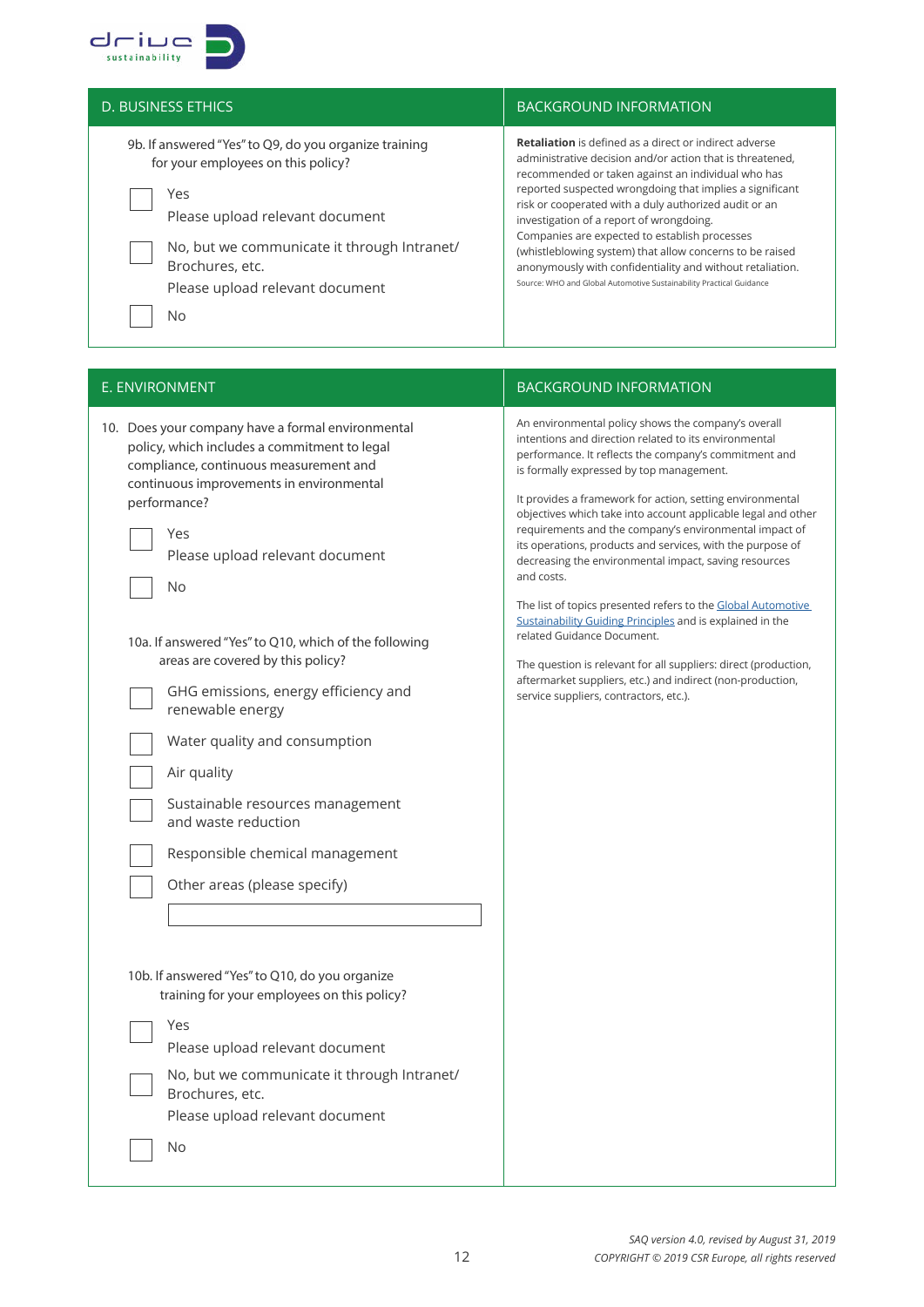

| E. ENVIRONMENT                                                                                                                                                                                                                                                                                                                                                                                                                                                                                                                                                                                                                                                                                                                                                            | <b>BACKGROUND INFORMATION</b>                                                                                                                                                                                                                                                                                                                                                                                                                                                                                                                                                                                                                                                                                                                                                                                                                                                                                                                                                                                                                                                                                                                                                                                                                                                                                                                                                                                                                                                                                                                                                                                                               |
|---------------------------------------------------------------------------------------------------------------------------------------------------------------------------------------------------------------------------------------------------------------------------------------------------------------------------------------------------------------------------------------------------------------------------------------------------------------------------------------------------------------------------------------------------------------------------------------------------------------------------------------------------------------------------------------------------------------------------------------------------------------------------|---------------------------------------------------------------------------------------------------------------------------------------------------------------------------------------------------------------------------------------------------------------------------------------------------------------------------------------------------------------------------------------------------------------------------------------------------------------------------------------------------------------------------------------------------------------------------------------------------------------------------------------------------------------------------------------------------------------------------------------------------------------------------------------------------------------------------------------------------------------------------------------------------------------------------------------------------------------------------------------------------------------------------------------------------------------------------------------------------------------------------------------------------------------------------------------------------------------------------------------------------------------------------------------------------------------------------------------------------------------------------------------------------------------------------------------------------------------------------------------------------------------------------------------------------------------------------------------------------------------------------------------------|
| 11. Does your site have an environmental management<br>system in place?<br>Yes, we have an internationally recognised<br>certified management system<br>Please provide the following information:<br>Awarding body<br>Certificate number<br>Valid until<br>Please upload relevant document<br>Yes, we have a nationally recognised certified<br>management system<br>Please provide the following information:<br>Awarding body<br>Certificate number<br>Valid until<br>Please upload relevant document<br>Yes, but the system is uncertified<br>Please upload relevant document<br>No<br>11a. Does your site have an environmental program<br>that includes targets, activities, and performance<br>monitoring to continuously improve its<br>environmental performance? | An environmental management system enables a company,<br>in a structured and preventive way, to work with its<br>environmental performance and improve its environmental<br>impact from its operations, products and services. Examples<br>include: developing a policy/ directions; establishing<br>objectives; subscribing to legal and other requirements;<br>risk management; implementing working procedures to<br>achieve continuous improvements to support environmental<br>protection; and reducing or preventing pollution.<br>Examples of relevant globally accepted standards and<br>certification include:<br>> ISO14001:2015 EMS<br>> ISO14064 GHG<br>> PAS 2060 Carbon neutrality<br>> BS/EN/ISO14006:2011/14004:2010/14001:2004<br>Environmental management systems<br>> BS8555 Certification: Implementation of environmental<br>management systems<br>> PAS2050 Carbon footprint<br>> EU Eco-Management and Audit Scheme (EMAS)<br>Environmental audits enable an organisation to assess and<br>demonstrate its compliance to legislation; environmental<br>performance; and the benefits and limitations of its<br>environmental policy. It is a way of measuring the extent to<br>which a company lives up to the shared values and objectives<br>it has committed itself to.<br>Environmental audits can be conducted internally or by<br>an external body that issues a certificate.<br>Suppliers with a valid certificate not available to be uploaded<br>due to administrative process delays, can specify this in<br>section G. "Additional Information", complemented with<br>a statement from the awarding body. |
| Yes (please, upload relevant document<br>explaining the objectives and the activities to<br>achieve them)<br><b>No</b>                                                                                                                                                                                                                                                                                                                                                                                                                                                                                                                                                                                                                                                    |                                                                                                                                                                                                                                                                                                                                                                                                                                                                                                                                                                                                                                                                                                                                                                                                                                                                                                                                                                                                                                                                                                                                                                                                                                                                                                                                                                                                                                                                                                                                                                                                                                             |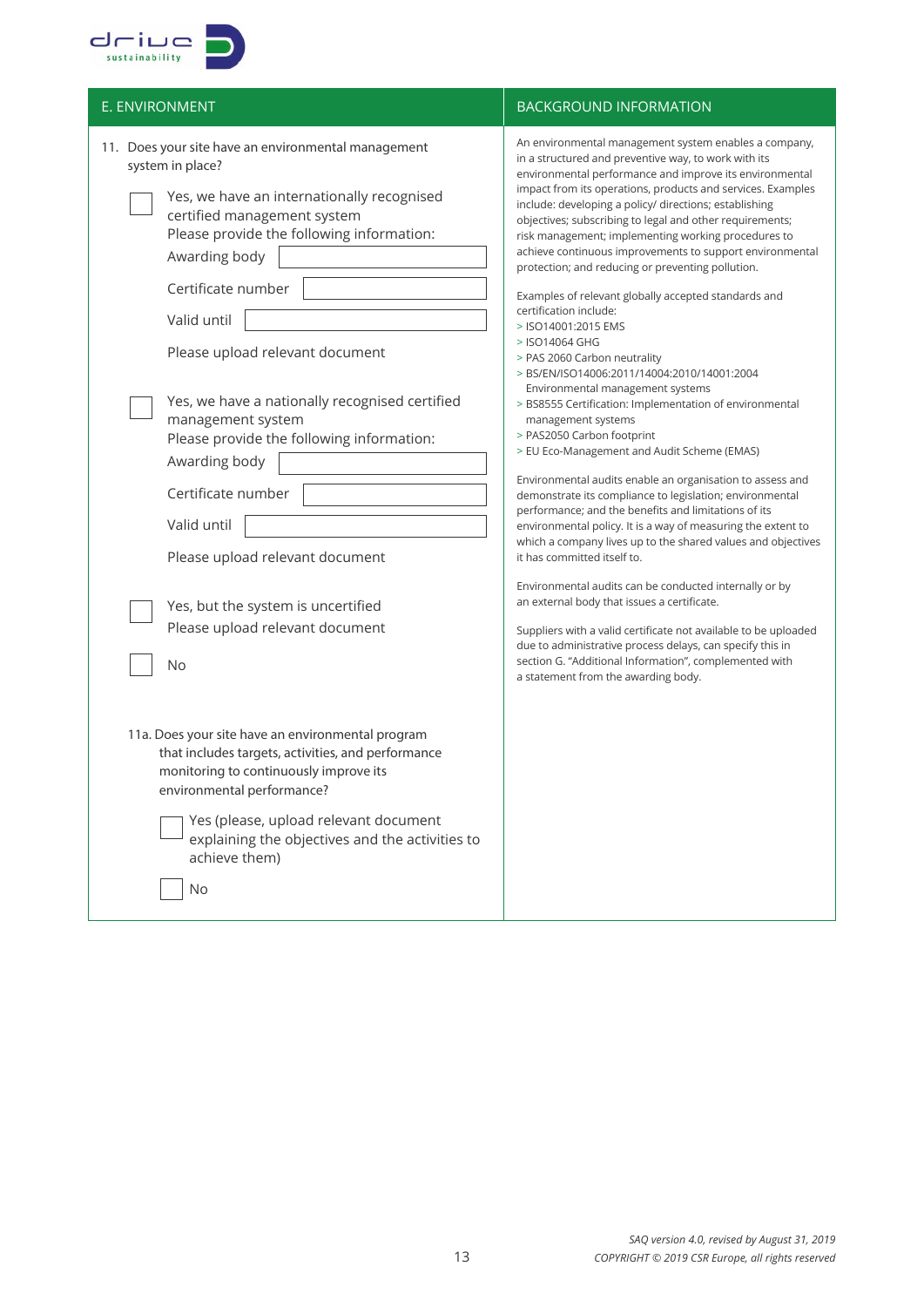

| E. ENVIRONMENT                                                                                                                                                                                                                                                                                                                                                                                                                                                                                                                                                                                                                            | <b>BACKGROUND INFORMATION</b>                                                                                                                                                                                                                                                                                                                                                                                                                                                                                                                                                                                                                                                                                                         |
|-------------------------------------------------------------------------------------------------------------------------------------------------------------------------------------------------------------------------------------------------------------------------------------------------------------------------------------------------------------------------------------------------------------------------------------------------------------------------------------------------------------------------------------------------------------------------------------------------------------------------------------------|---------------------------------------------------------------------------------------------------------------------------------------------------------------------------------------------------------------------------------------------------------------------------------------------------------------------------------------------------------------------------------------------------------------------------------------------------------------------------------------------------------------------------------------------------------------------------------------------------------------------------------------------------------------------------------------------------------------------------------------|
| 12. Does your site have an energy management system?<br>Yes, we have an internationally recognised<br>certified management system<br>Please provide the following information:<br>Awarding body<br>Certificate number<br>Valid until<br>Please upload relevant document<br>Yes, we have a nationally recognised certified<br>management system<br>Please provide the following information:<br>Awarding body<br>Certificate number<br>Valid until<br>Please upload relevant document<br>Yes, but the system is uncertified<br>No<br>12a. Are you aware what percentage of energy used<br>at your site in the last calendar year came from | An energy management system is a systematic process for<br>continually improving energy performance and maximising<br>energy savings.<br>Examples of relevant globally accepted standards and<br>certification include:<br>> ISO 50001 - Energy Management<br>Suppliers with a valid certificate not available to be uploaded<br>due to administrative process delays, can specify this in<br>section G. "Additional Information", complemented with<br>a statement from the awarding body.<br>Renewable energy sources are inexhaustible energy sources<br>replenished naturally over time. The following energy sources<br>can be classified as renewable:<br>> Wind<br>> Solar<br>> Hydro<br>> Biomass<br>> Geothermal<br>> Marine |
| renewable sources?<br>Yes<br>No                                                                                                                                                                                                                                                                                                                                                                                                                                                                                                                                                                                                           |                                                                                                                                                                                                                                                                                                                                                                                                                                                                                                                                                                                                                                                                                                                                       |
| 12b. If answered "Yes" to Q12a, please indicate the %:<br>100%<br>75-99%<br>50-74%<br>25-49%<br>Less than 25%                                                                                                                                                                                                                                                                                                                                                                                                                                                                                                                             |                                                                                                                                                                                                                                                                                                                                                                                                                                                                                                                                                                                                                                                                                                                                       |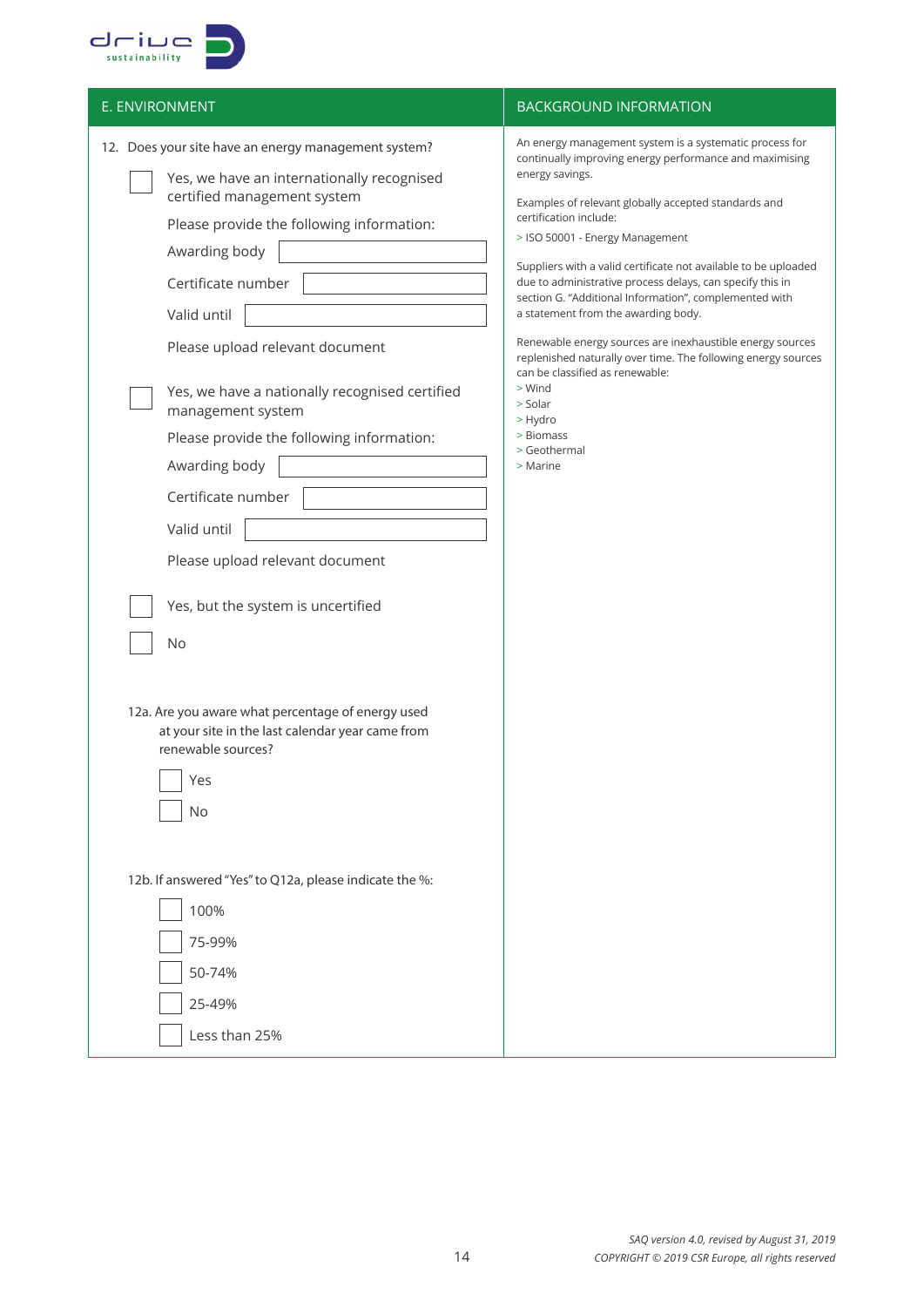

| E. ENVIRONMENT                                                                                                      | <b>BACKGROUND INFORMATION</b>                                                                                                                                                                                                                                                                                                                                                                                                                                                                                                                                                                                                                                                                                                                                                                                                                                  |
|---------------------------------------------------------------------------------------------------------------------|----------------------------------------------------------------------------------------------------------------------------------------------------------------------------------------------------------------------------------------------------------------------------------------------------------------------------------------------------------------------------------------------------------------------------------------------------------------------------------------------------------------------------------------------------------------------------------------------------------------------------------------------------------------------------------------------------------------------------------------------------------------------------------------------------------------------------------------------------------------|
| 13. Does your site use any substances with restrictions in<br>production or operations?<br>Yes<br>No                | Restrictions are a tool to protect human health and the<br>environment from unacceptable risks posed by chemicals.<br>Restrictions may limit or ban the manufacture, placing on<br>the market or use of a substance. A restriction applies to any<br>substance on its own, in a mixture or in an article, including<br>those that do not require registration. It can also apply to<br>imports.                                                                                                                                                                                                                                                                                                                                                                                                                                                                |
| 13a. If answered "Yes" to Q13, does your site have<br>written procedures to manage substances with<br>restrictions? | Examples of hazardous substances include - but not limited<br>to: lead, AZO dyes, DMF, PAHs, Phthalates, PFOS, nickel<br>release.<br>Source: European Chemicals Agency                                                                                                                                                                                                                                                                                                                                                                                                                                                                                                                                                                                                                                                                                         |
| Yes<br>Please upload relevant document                                                                              | Examples of regulations on restricted substances and<br>chemical handling:                                                                                                                                                                                                                                                                                                                                                                                                                                                                                                                                                                                                                                                                                                                                                                                     |
| No                                                                                                                  | (1) REACH (Registration, Evaluation, Authorisation,<br>and Restriction of Chemicals):                                                                                                                                                                                                                                                                                                                                                                                                                                                                                                                                                                                                                                                                                                                                                                          |
|                                                                                                                     | <b>REACH</b> is a European Union Regulation addressing the<br>production and use of chemical substances, and their<br>potential impact on both human health and the environment.<br>The regulation defines and includes substances, preparations<br>and articles. Manufacturers and importers are required<br>to gather information on the properties of their chemical<br>substances and to register the information in a central<br>database run by the European Chemicals Agency.<br>(2) RoHS (Restriction of Hazardous Substances):<br>RoHS or the Restriction of the Use of Certain Hazardous<br>Substances in Electrical and Electronic Equipment Directive<br>(2011/65/EU) bans the placing on the EU market of new<br>electrical and electronic equipment containing more than<br>the agreed levels of lead, cadmium, mercury and other<br>substances. |
| 14. Does your company have a current CDP score?<br>Yes<br><b>No</b>                                                 | CDP uses the scoring methodology to incentivize companies<br>to measure and manage environmental impacts through<br>participation in CDP's climate change, water, forests and<br>supply chain programs. Each of CDP's questionnaires<br>(Climate change, Water and Forests) has an individual scoring<br>methodology.                                                                                                                                                                                                                                                                                                                                                                                                                                                                                                                                          |
| 14a. If answered "Yes" to Q14, specify the score:                                                                   |                                                                                                                                                                                                                                                                                                                                                                                                                                                                                                                                                                                                                                                                                                                                                                                                                                                                |
| Climate Change                                                                                                      |                                                                                                                                                                                                                                                                                                                                                                                                                                                                                                                                                                                                                                                                                                                                                                                                                                                                |
| Water                                                                                                               |                                                                                                                                                                                                                                                                                                                                                                                                                                                                                                                                                                                                                                                                                                                                                                                                                                                                |
| Forests - Cattle<br>Forests - Timber                                                                                |                                                                                                                                                                                                                                                                                                                                                                                                                                                                                                                                                                                                                                                                                                                                                                                                                                                                |
| Forests - Soy                                                                                                       |                                                                                                                                                                                                                                                                                                                                                                                                                                                                                                                                                                                                                                                                                                                                                                                                                                                                |
| Forests - Palm oil                                                                                                  |                                                                                                                                                                                                                                                                                                                                                                                                                                                                                                                                                                                                                                                                                                                                                                                                                                                                |
|                                                                                                                     |                                                                                                                                                                                                                                                                                                                                                                                                                                                                                                                                                                                                                                                                                                                                                                                                                                                                |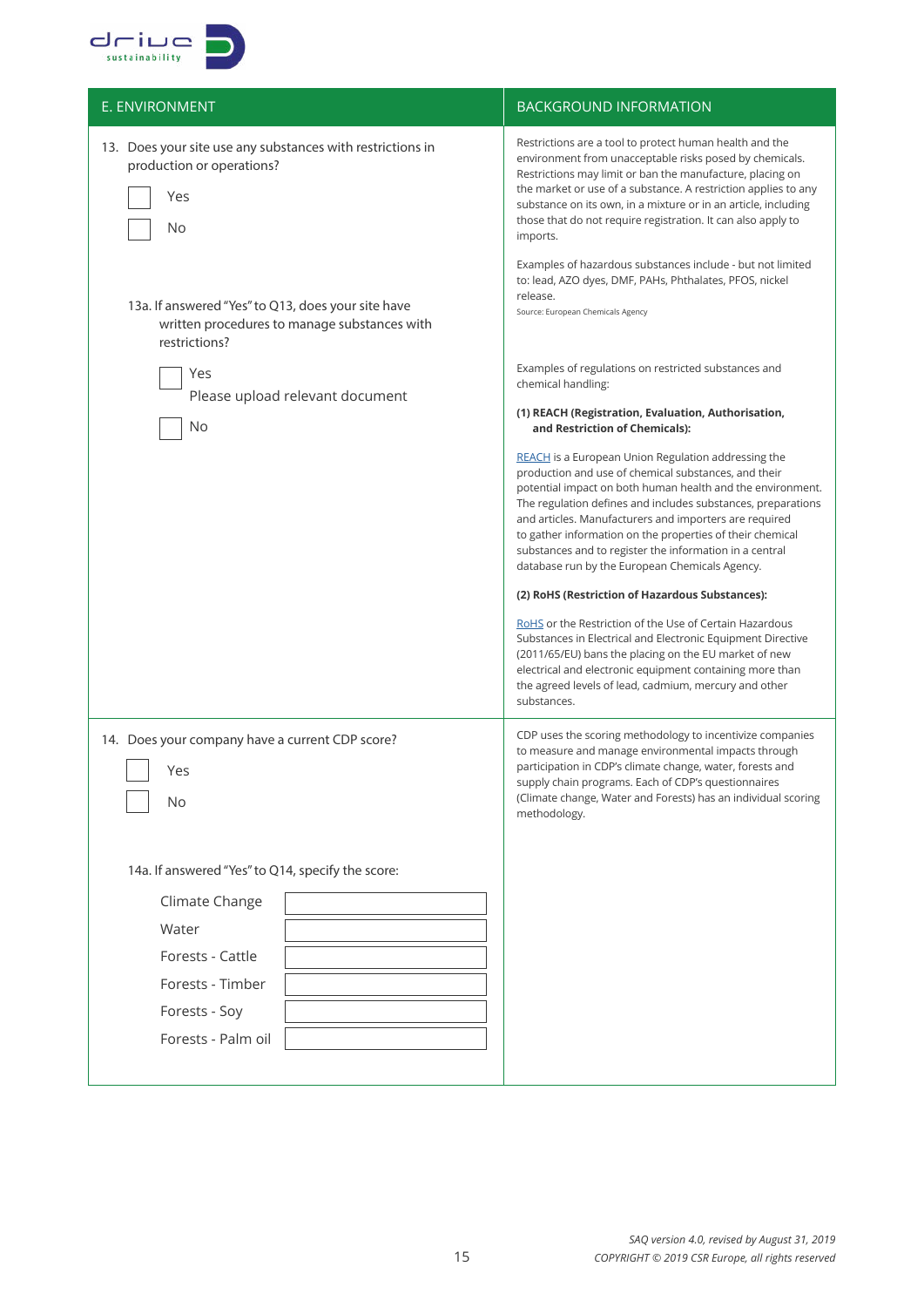

| F. SUPPLIER MANAGEMENT                                                                               | <b>BACKGROUND INFORMATION</b>                                                                                                                                                                                                         |
|------------------------------------------------------------------------------------------------------|---------------------------------------------------------------------------------------------------------------------------------------------------------------------------------------------------------------------------------------|
| 15. Does your company have set CSR/Sustainability<br>requirements towards suppliers?<br>Yes          | Examples of Supplier CSR/Sustainability Policy could be<br>a specific Supplier Code of Conduct or a Company Conduct<br>document which applies to both internal employees as well<br>as external business partners, such as suppliers. |
| Please upload relevant document<br>No                                                                | The objective should be to promote healthy working<br>conditions and environmental responsibility throughout the<br>entire supply chain.                                                                                              |
| 15a. If answered "Yes" to Q15, which areas are<br>covered by this set of requirements?               | Upstream supplier management refers to enforcing<br>sustainability requirements in the entire supply chain,<br>i.e. making sure that suppliers also have established the<br>requirements for their own suppliers.                     |
| Working conditions and human rights                                                                  |                                                                                                                                                                                                                                       |
| Child labour and young workers                                                                       |                                                                                                                                                                                                                                       |
| Wages and benefits                                                                                   |                                                                                                                                                                                                                                       |
| Working hours                                                                                        |                                                                                                                                                                                                                                       |
| Modern slavery (i.e. slavery, servitude and<br>forced or compulsory labour and human<br>trafficking) |                                                                                                                                                                                                                                       |
| Freedom of association and collective<br>bargaining                                                  |                                                                                                                                                                                                                                       |
| Harassment and non-discrimination                                                                    |                                                                                                                                                                                                                                       |
| <b>Health and safety</b>                                                                             |                                                                                                                                                                                                                                       |
| Health and safety                                                                                    |                                                                                                                                                                                                                                       |
| <b>Business ethics</b>                                                                               |                                                                                                                                                                                                                                       |
| Corruption, extortion and bribery                                                                    |                                                                                                                                                                                                                                       |
| Privacy and data protection                                                                          |                                                                                                                                                                                                                                       |
| Fair competition and anti-trust                                                                      |                                                                                                                                                                                                                                       |
| Conflicts of interest                                                                                |                                                                                                                                                                                                                                       |
| Whistleblowing and protection against<br>retaliation                                                 |                                                                                                                                                                                                                                       |
| Environment                                                                                          |                                                                                                                                                                                                                                       |
| GHG emissions, energy efficiency<br>and renewables                                                   |                                                                                                                                                                                                                                       |
| Water quality and consumption                                                                        |                                                                                                                                                                                                                                       |
| Air quality                                                                                          |                                                                                                                                                                                                                                       |
| continued on page 17                                                                                 |                                                                                                                                                                                                                                       |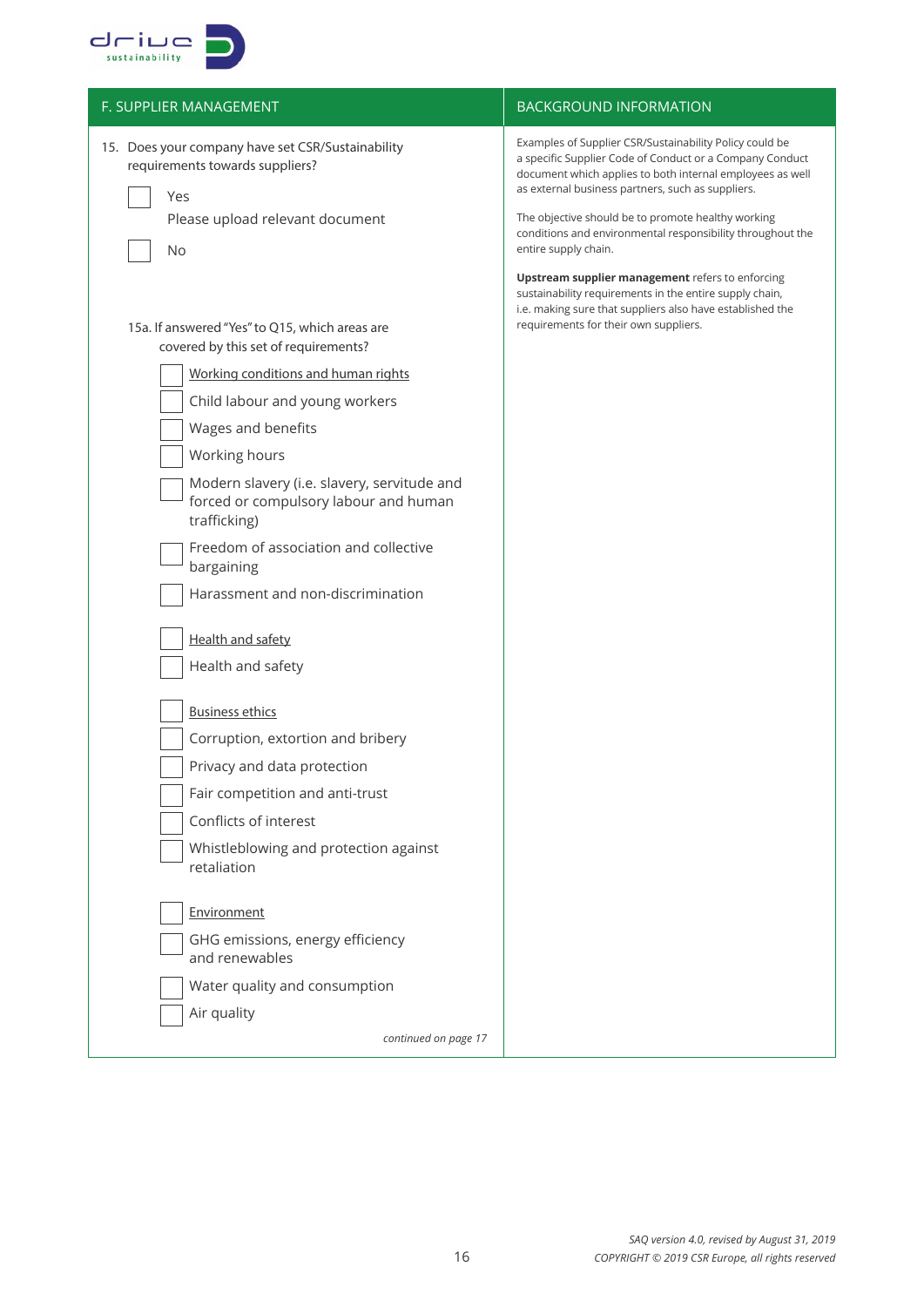

| A 2 <sup>nd</sup> party audit is an external audit performed by<br>customers or by others on their behalf. It can also be done by<br>regulators or any external party that has a formal interest in<br>an organisation.<br>A 3 <sup>rd</sup> party audit is an external audit performed by<br>independent organisations such as registrars (certification<br>bodies) or regulators.<br>(Source: ISO 19011 Auditing Definitions) |
|---------------------------------------------------------------------------------------------------------------------------------------------------------------------------------------------------------------------------------------------------------------------------------------------------------------------------------------------------------------------------------------------------------------------------------|
|                                                                                                                                                                                                                                                                                                                                                                                                                                 |
|                                                                                                                                                                                                                                                                                                                                                                                                                                 |
|                                                                                                                                                                                                                                                                                                                                                                                                                                 |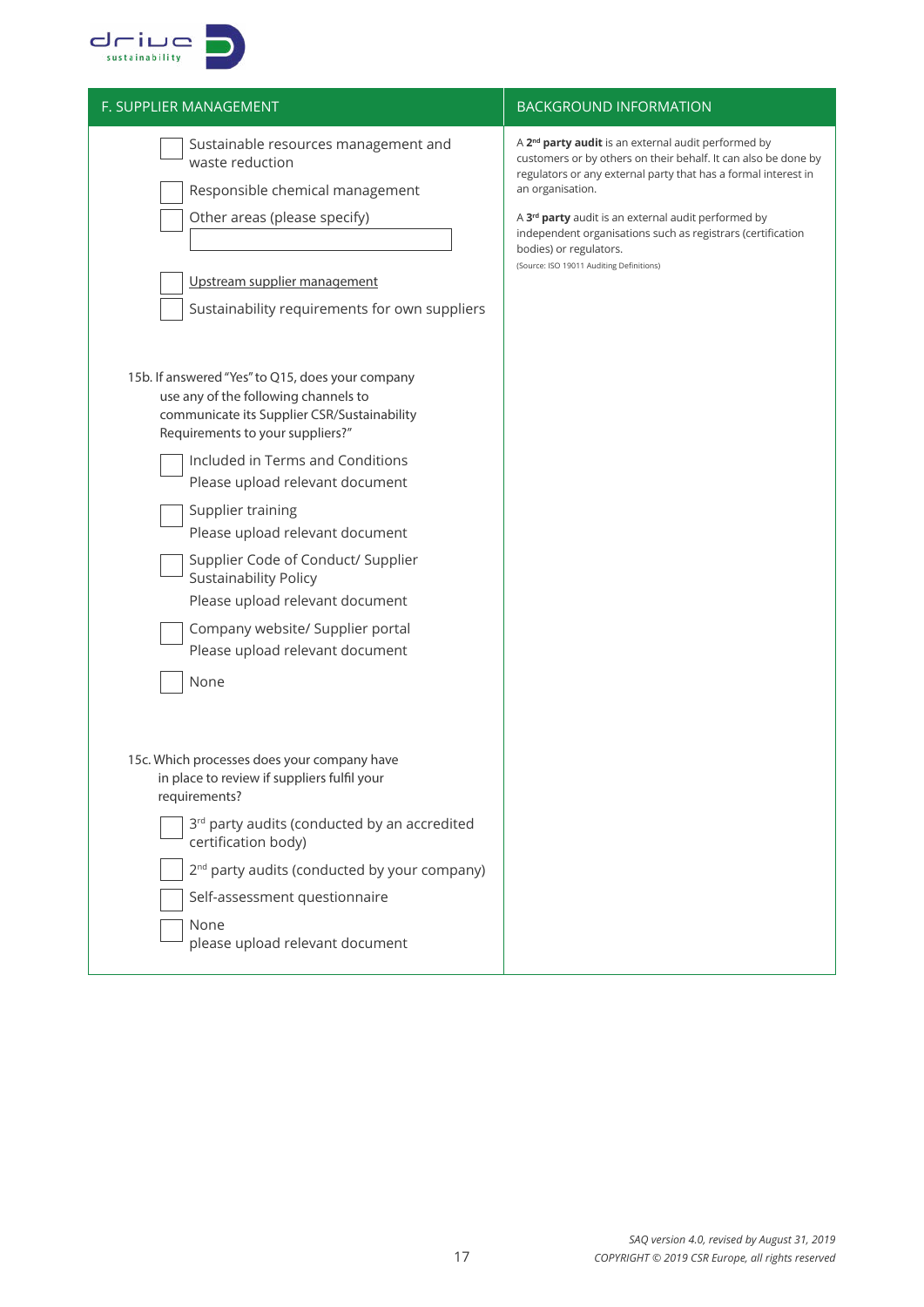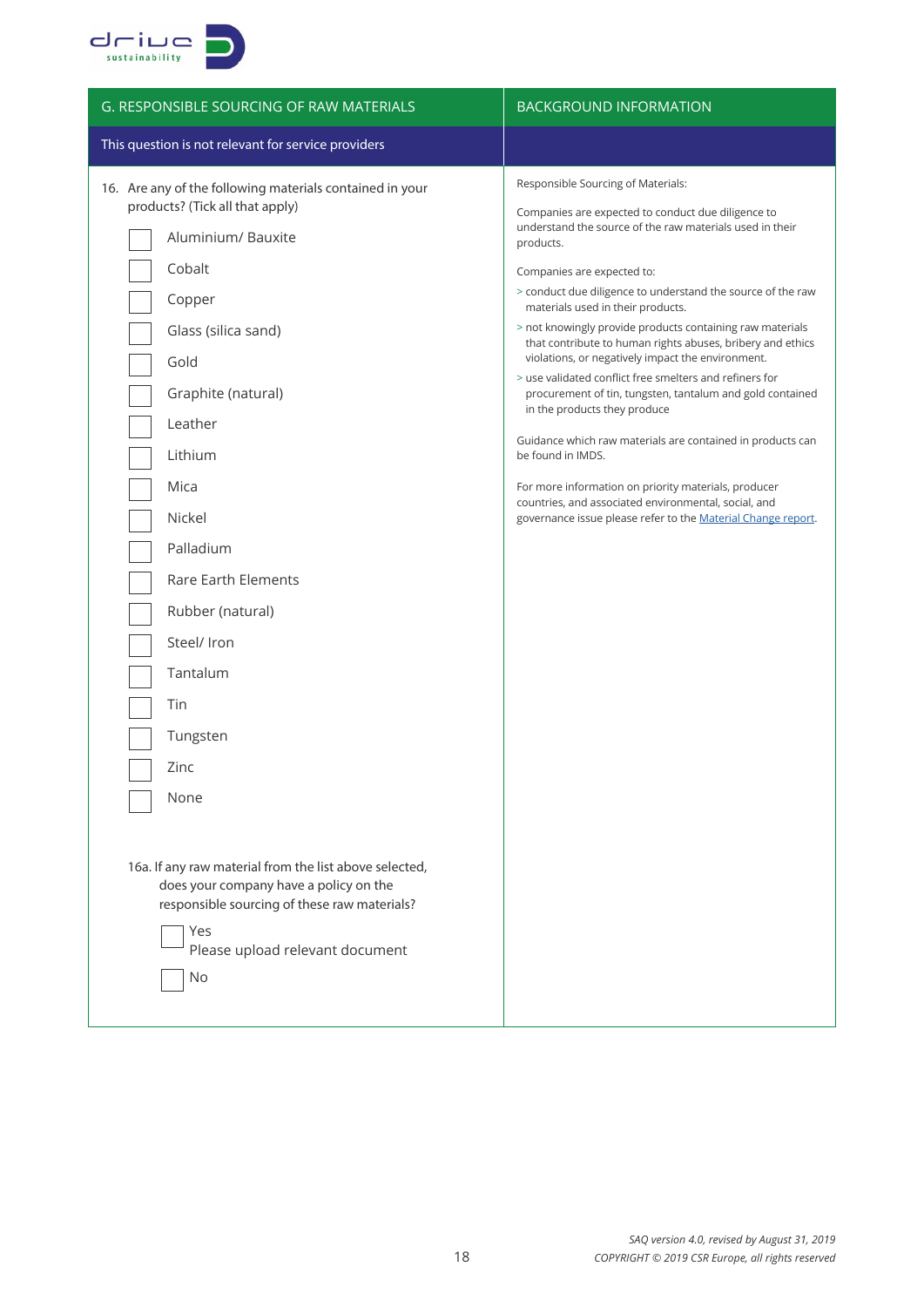

| <b>G. RESPONSIBLE SOURCING OF RAW MATERIALS</b>                                                                                                                                                                                                                                                                                 | <b>BACKGROUND INFORMATION</b>                                                                                                                                                                                                                                                                                                                                                                                                                                                                                                                                                                                                                                                                                                                                                                                                                                                                                                |  |  |
|---------------------------------------------------------------------------------------------------------------------------------------------------------------------------------------------------------------------------------------------------------------------------------------------------------------------------------|------------------------------------------------------------------------------------------------------------------------------------------------------------------------------------------------------------------------------------------------------------------------------------------------------------------------------------------------------------------------------------------------------------------------------------------------------------------------------------------------------------------------------------------------------------------------------------------------------------------------------------------------------------------------------------------------------------------------------------------------------------------------------------------------------------------------------------------------------------------------------------------------------------------------------|--|--|
| This question is not relevant for service providers                                                                                                                                                                                                                                                                             |                                                                                                                                                                                                                                                                                                                                                                                                                                                                                                                                                                                                                                                                                                                                                                                                                                                                                                                              |  |  |
| 16b. If tantalum, tin, tungsten or gold are selected, does<br>your company have a company-scope Conflict Minerals<br>Reporting Template (CMRT)?<br>Yes<br>Please upload CMRT template, using the<br>latest version from the RMI website<br>No.<br>Please upload CMRT template, using the<br>latest version from the RMI website | Example of legislation relating to "conflict minerals":<br>Dodd-Frank Wall Street Reform and Consumer Protection Act,<br>US federal law<br>The Dodd-Frank Act requires companies listed in the US<br>stock exchange or American companies of a certain size to<br>disclose their use of so - called conflict minerals (tantalum,<br>tin, tungsten or gold sourced from the Democratic Republic<br>of Congo and its neighbouring states).<br>Companies that are at risk of using conflict minerals are<br>required to undertake due diligence on the sourcing and file<br>a conflict minerals report.                                                                                                                                                                                                                                                                                                                         |  |  |
| 16c. If cobalt is selected, does your company have<br>a company-scope Cobalt Reporting Template<br>$(CRT)$ ?<br>Yes<br>Please upload CRT template, using the<br>latest version from the RMI website<br>No.<br>Please upload CRT template, using the<br>latest version from the RMI website                                      | EU-Directive on Conflict Minerals<br>The Directive requires large public-interest entities with<br>more than 500 employees to disclose in their annual report<br>relevant information on: policies, outcomes and risks,<br>including due diligence that they implement; relevant non-<br>financial key performance indicators; environmental aspects,<br>social and employee matters, respect for human rights, anti-<br>corruption and bribery issues.<br>Examples of conflict minerals reporting template:<br>(1) Conflict Minerals Reporting template: this template was<br>developed by RMI to facilitate the transfer of information<br>through the supply chain regarding mineral country of origin<br>and smelters and refiners being utilized<br>(2) Cobalt Reporting Template: this template was developed<br>by RMI to identify choke points and collect due dilligence<br>information in the cobalt supply chain. |  |  |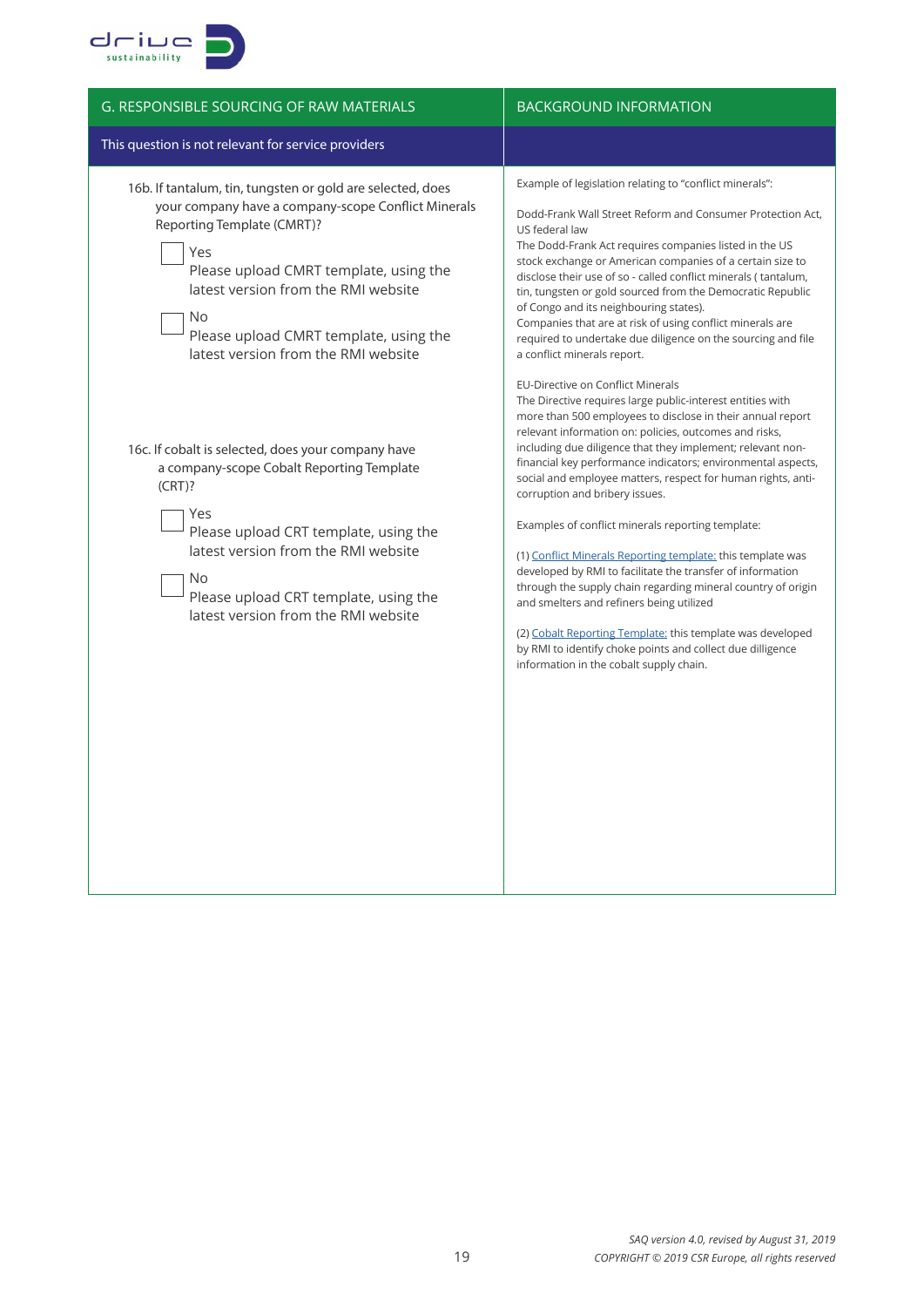

# H. ADDITIONAL INFORMATION

17. Please use the space below to provide additional information (e.g. comments regarding policy, timing for certification, etc.).

## Drive Sustainability - The Automotive Partnership

Drive Sustainability is an Automotive Partnership between BMW Group, Daimler AG, Ford, Honda, Jaguar Land Rover, Scania CV AB, Toyota Motor Europe, Volkswagen Group, Volvo Cars and Volvo Group.

The Partnership, facilitated by CSR Europe, aims to drive sustainability throughout the automotive supply chain by promoting a common approach within the industry and by integrating sustainability in the overall procurement process.

Drive Sustainability operates under strict anti-trust policies.

#### About CSR Europe

CSR Europe is the leading European business network for Corporate Sustainability and Responsibility. With our corporate members and National CSR organisations, we unite, inspire & support over 10,000 enterprises at local, European and global level.

We support businesses & industry sectors in their transformation and collaboration towards practical solutions and sustainable growth. We are for systemic change; therefore, following the SDGs, we want to co-build with the European leaders and stakeholders an overarching strategy for a Sustainable Europe 2030.

The Self-Assessment Questionnaire can be used under the following terms:

#### **You are free to:**

**Share** — copy and redistribute the material in any medium or format. The licensor cannot revoke these freedoms as long as you follow the license terms.

#### **Under the following terms:**

**Attribution** — You must give appropriate credit, provide a link to the license, and indicate if changes were made. You may do so in any reasonable manner, but not in any way that suggests the licensor endorses you or your use.

**Non Commercial** — You may not use the material for commercial purposes.

**No Derivatives** — If you remix, transform, or build upon the material, you may not distribute the modified material. **No additional restrictions** — You may not apply legal terms or technological measures that legally restrict others from doing anything the license permits.

#### **Notices:**

You do not have to comply with the license for elements of the material in the public domain or where your use is permitted by an applicable exception or limitation.

No warranties are given. The license may not give you all of the permissions necessary for your intended use. For example, other rights such as publicity, privacy, or moral rights may limit how you use the material.



*SAQ version 4.0, revised by August 31, 2019 COPYRIGHT © 2019 CSR Europe, all rights reserved*

 $20$ This work is licensed under the Creative Commons Attribution-NonCommercial-NoDerivatives 4.0 International License. To view a copy of this license, visit http://creativecommons.org/licences/by-nc-nd/4.0/deed.en\_US.

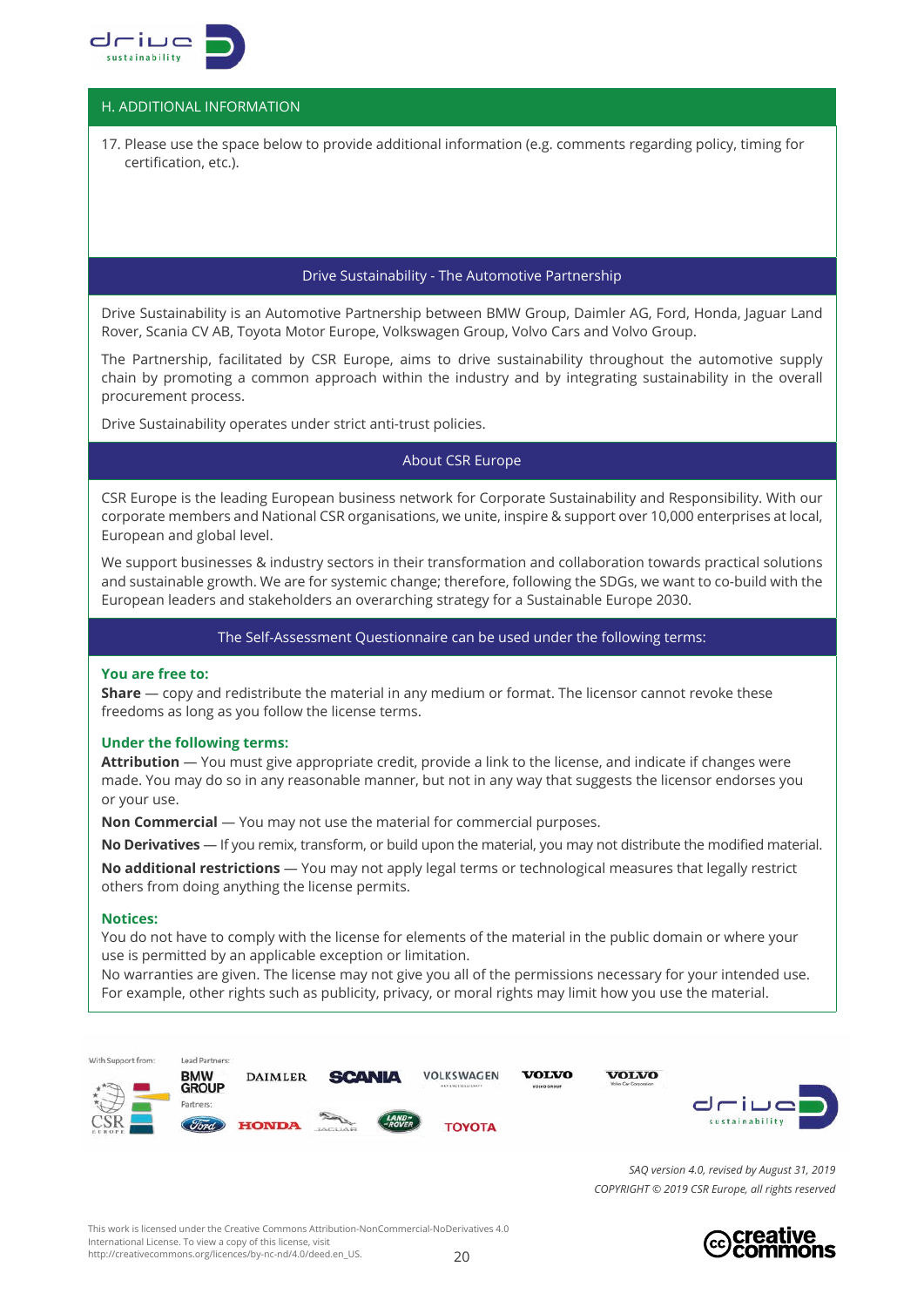

# SAQ Scoring System

 $\textsf{Total SAQ score} = \sum \textsf{Score} \text{ for indicator}_i \times \textsf{k}_i$ 

| Question                                                                            | <b>Answers</b>                                                 | Score    | $\mathsf k$ |
|-------------------------------------------------------------------------------------|----------------------------------------------------------------|----------|-------------|
| <b>Responsible management person</b>                                                |                                                                |          |             |
| 1a. Does your company have a management<br>person responsible for Social            | Yes                                                            | 0,33     | 0,0375      |
| Sustainability?                                                                     | <b>No</b>                                                      | $\Omega$ |             |
| 1b. Does your company have a management                                             | Yes                                                            | 0,33     |             |
| person responsible for Compliance?                                                  | <b>No</b>                                                      | $\Omega$ |             |
| 1c. Does your company have a management<br>person responsible for Environmental     | Yes                                                            | 0,33     |             |
| Sustainability?                                                                     | <b>No</b>                                                      | $\Omega$ |             |
| Max score for indicator                                                             |                                                                | 0,99     |             |
|                                                                                     | <b>CSR/Sustainability report</b>                               |          |             |
| 2. Does your company publish a CSR/<br>Sustainability Report?                       | Yes, according to GRI or other globally<br>accepted standards  | 0,8      | 0,0375      |
|                                                                                     | Yes, but not according to globally accepted<br>standards       | 0,4      |             |
|                                                                                     | <b>No</b>                                                      | $\Omega$ |             |
| Max score for question                                                              |                                                                | 0,8      |             |
| 2a. If answered "Yes" to Q2, is the most recent<br>report assured by a third party? | Yes, the assurance letter is included in the<br>report         | 0,2      |             |
|                                                                                     | Yes, but the assurance letter is not included<br>in the report | 0,2      |             |
|                                                                                     | <b>No</b>                                                      | $\Omega$ |             |
| Max score for question                                                              |                                                                | 0,2      |             |
| Max score for indicator                                                             |                                                                | 1        |             |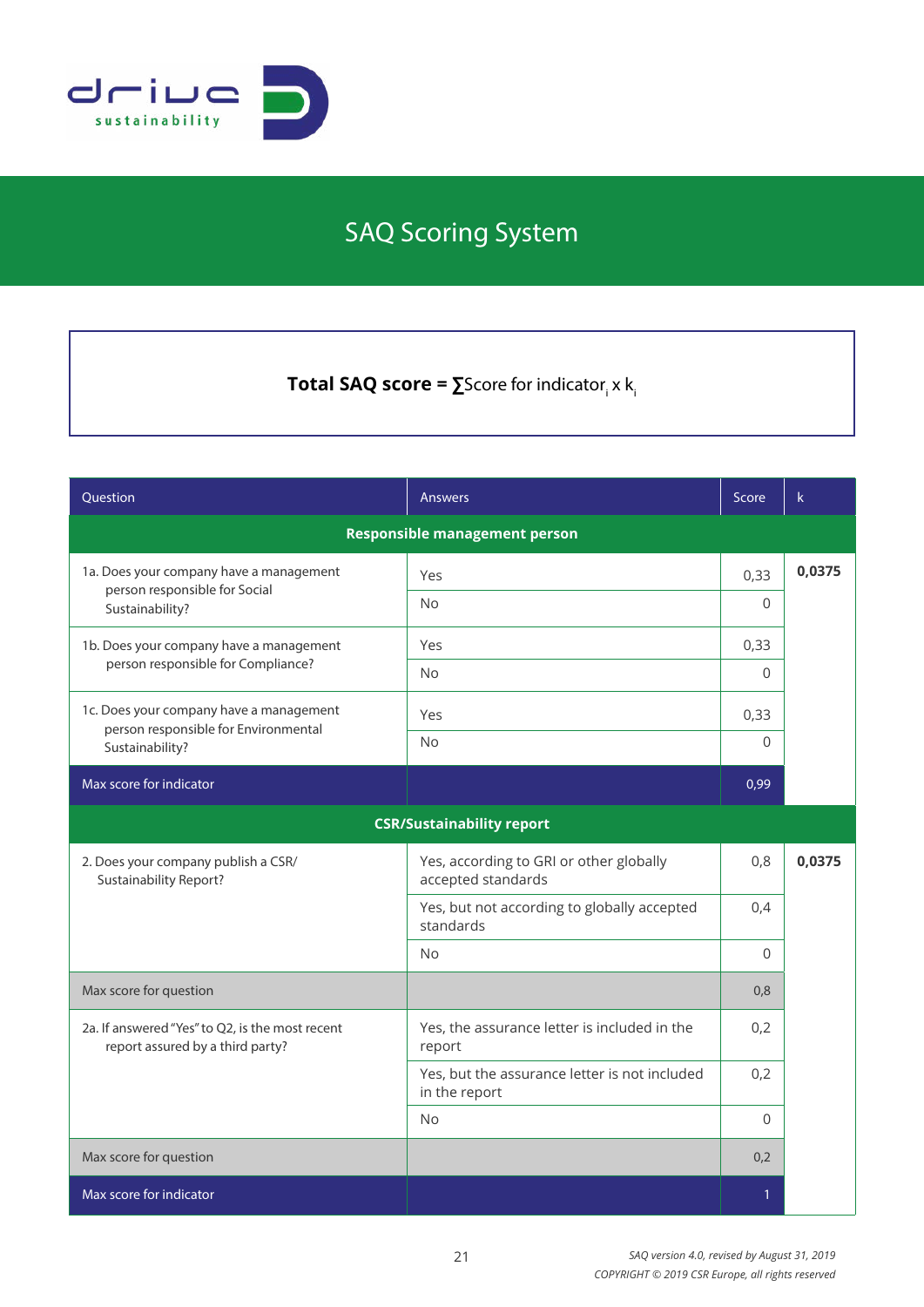

| Question                                                                                                                                                                                       | Answers                                                                                                                                                                         | Score          | $\mathsf k$ |  |
|------------------------------------------------------------------------------------------------------------------------------------------------------------------------------------------------|---------------------------------------------------------------------------------------------------------------------------------------------------------------------------------|----------------|-------------|--|
|                                                                                                                                                                                                | <b>Code of Conduct</b>                                                                                                                                                          |                |             |  |
| 3. Does your company have a Code of                                                                                                                                                            | Yes                                                                                                                                                                             | 0,6            | 0,100       |  |
| Conduct?                                                                                                                                                                                       | No                                                                                                                                                                              | $\Omega$       |             |  |
| Max score for question                                                                                                                                                                         |                                                                                                                                                                                 | 0,6            |             |  |
| 3a. If answered "Yes" to Q3, do you organise                                                                                                                                                   | Yes                                                                                                                                                                             | 0,4            |             |  |
| training for your employees on the Code<br>of Conduct?                                                                                                                                         | No, but we communicate the Code of<br>Conduct through intranet/brochures, etc.                                                                                                  | 0,2            |             |  |
|                                                                                                                                                                                                | <b>No</b>                                                                                                                                                                       | $\Omega$       |             |  |
| Max score for question                                                                                                                                                                         |                                                                                                                                                                                 | 0,4            |             |  |
| Max score for indicator                                                                                                                                                                        |                                                                                                                                                                                 | $\mathbf{1}$   |             |  |
|                                                                                                                                                                                                | <b>Grievance mechanism</b>                                                                                                                                                      |                |             |  |
| 4. Does your company provide<br>a grievance mechanism through which<br>impacted stakeholders and rightsholders<br>can raise complaints and seek to have them<br>addressed with the enterprise? | Yes, we have a grievance mechanism, which<br>is available for our employees as well as<br>for external stakeholders (e.g. suppliers,<br>communities) and our whole supply chain | 1              | 0,0375      |  |
|                                                                                                                                                                                                | Yes, we have an internal grievance<br>mechanism, which is available only for the<br>employees of our company                                                                    | 0,5            |             |  |
|                                                                                                                                                                                                | No                                                                                                                                                                              | $\Omega$       |             |  |
| Max score for indicator                                                                                                                                                                        |                                                                                                                                                                                 | 1              |             |  |
|                                                                                                                                                                                                | Policy on working conditions and human rights                                                                                                                                   |                |             |  |
| 5. Does your company have a formal policy                                                                                                                                                      | Yes                                                                                                                                                                             | 0              | 0,058       |  |
| covering working conditions and human<br>rights?                                                                                                                                               | No                                                                                                                                                                              | $\overline{0}$ |             |  |
| 5a. If answered "Yes" to Q5, which of the                                                                                                                                                      | Child labour and young Workers                                                                                                                                                  | 0,1            |             |  |
| following areas are covered by this policy?                                                                                                                                                    | Wages and benefits                                                                                                                                                              | 0,1            |             |  |
|                                                                                                                                                                                                | Working hours                                                                                                                                                                   | 0,1            |             |  |
|                                                                                                                                                                                                | Modern slavery (i.e. slavery, servitude and forced<br>or compulsory labour and human trafficking)                                                                               | 0,1            |             |  |
|                                                                                                                                                                                                | Freedom of association and collective bargaining                                                                                                                                | 0,1            |             |  |
|                                                                                                                                                                                                | Harassment and non-discrimination                                                                                                                                               | 0,1            |             |  |
| Max score for question                                                                                                                                                                         |                                                                                                                                                                                 | 0,6            |             |  |
| 5b. If answered "Yes" to Q5, do you organize                                                                                                                                                   | Yes                                                                                                                                                                             | 0,4            |             |  |
| training for your employees on this policy?                                                                                                                                                    | No, but we communicate it through<br>Intranet/ Brochures, etc.                                                                                                                  | 0,2            |             |  |
|                                                                                                                                                                                                | <b>No</b>                                                                                                                                                                       | $\Omega$       |             |  |
| Max score for question                                                                                                                                                                         |                                                                                                                                                                                 | 0,4            |             |  |
| Max score for indicator                                                                                                                                                                        |                                                                                                                                                                                 | 1              |             |  |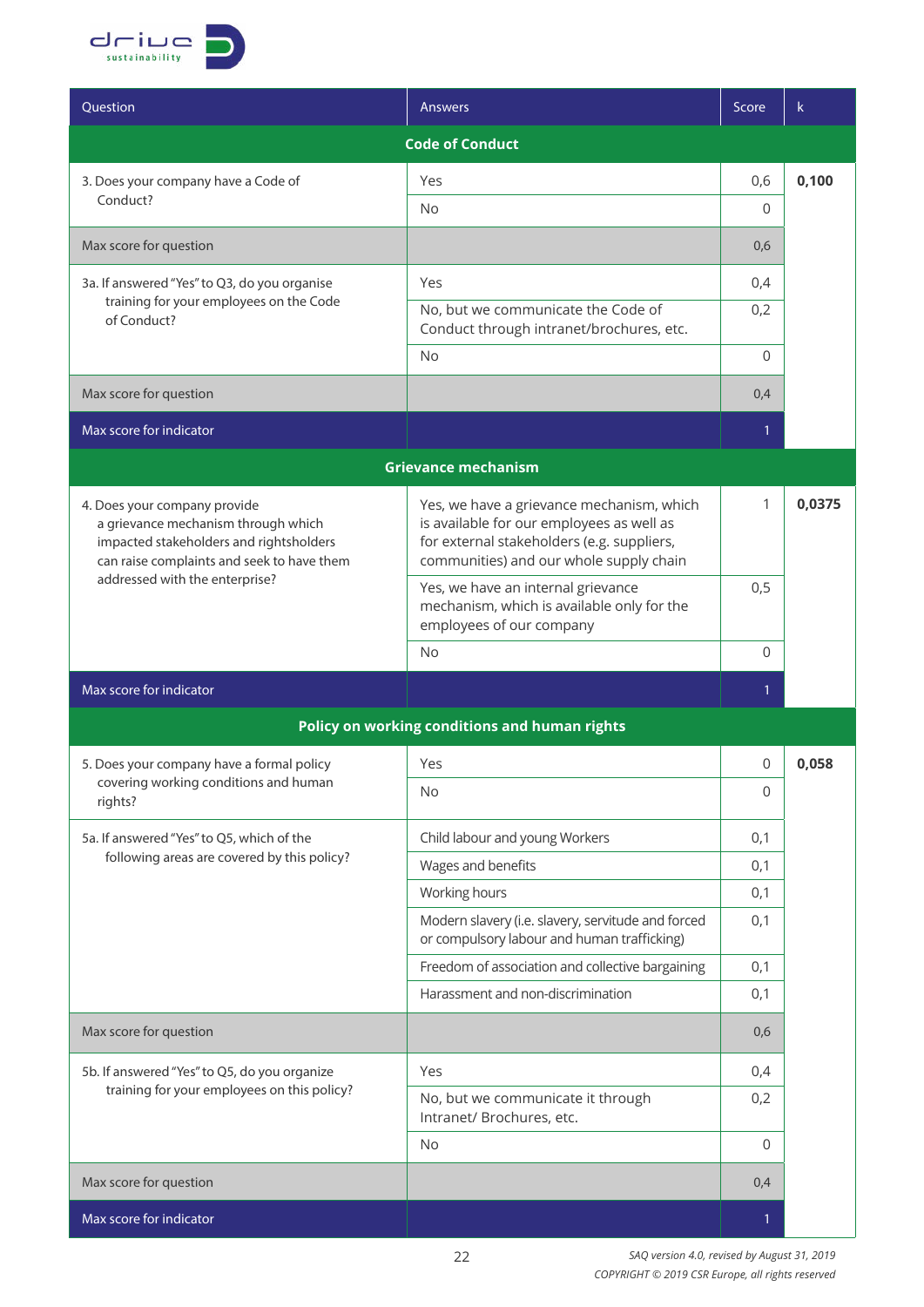

| Ouestion                                                                                                            | <b>Answers</b>                                                            | Score        | k     |
|---------------------------------------------------------------------------------------------------------------------|---------------------------------------------------------------------------|--------------|-------|
| Management system for working conditions and human rights                                                           |                                                                           |              |       |
| 6. Does this site have a management system<br>in place to manage the working conditions<br>and human rights issues? | Yes, we have an internationally recognised<br>certified management system | 1            | 0,100 |
|                                                                                                                     | Yes, we have a nationally recognised certified<br>management system       | 0,75         |       |
|                                                                                                                     | Yes, but the system is uncertified                                        | 0,5          |       |
|                                                                                                                     | No                                                                        | 0            |       |
| Max score for indicator                                                                                             |                                                                           | $\mathbf{1}$ |       |
|                                                                                                                     | <b>Policy on health and safety</b>                                        |              |       |
| 7. Does your company have a formal written<br>health and safety policy, which complies                              | Yes                                                                       | $\Omega$     | 0,058 |
| with local law, industry requirements and<br>international standards?                                               | <b>No</b>                                                                 | 0            |       |
| 7a. If answered "Yes" to Q7, which of                                                                               | Personal protective Equipment                                             | 0,086        |       |
| the following areas are covered by this<br>policy or related processes                                              | Machine safety                                                            | 0,086        |       |
| and procedures?                                                                                                     | Emergency preparedness                                                    | 0,086        |       |
|                                                                                                                     | Incident and accident Management                                          | 0,086        |       |
|                                                                                                                     | Workplace ergonomics                                                      | 0,086        |       |
|                                                                                                                     | Handling of chemicals                                                     | 0,086        |       |
|                                                                                                                     | Fire protection                                                           | 0,086        |       |
| Max score for question                                                                                              |                                                                           | 0,6          |       |
| 7b. If answered "Yes" to Q7, do you organize                                                                        | Yes                                                                       | 0,4          |       |
| training for your employees on this policy?                                                                         | No, but we communicate it through<br>Intranet/ Brochures, etc.            | 0,2          |       |
|                                                                                                                     | No                                                                        | $\Omega$     |       |
| Max score for question                                                                                              |                                                                           | 0,4          |       |
| Max score for indicator                                                                                             |                                                                           | 1            |       |
| Management system for health and safety                                                                             |                                                                           |              |       |
| 8. Does your site have a health and safety<br>management system in place?                                           | Yes, we have an internationally recognised<br>certified management system | 1            | 0,100 |
|                                                                                                                     | Yes, we have a nationally recognised<br>certified management system       | 0,75         |       |
|                                                                                                                     | Yes, but the system is uncertified                                        | 0,5          |       |
|                                                                                                                     | No.                                                                       | 0            |       |
| Max score for indicator                                                                                             |                                                                           | 1            |       |
|                                                                                                                     | <b>Policy on business ethics</b>                                          |              |       |
| 9. Does your company have a formal policy                                                                           | Yes                                                                       | 0            | 0,058 |
| covering business ethics?                                                                                           | No                                                                        | 0            |       |
|                                                                                                                     |                                                                           |              |       |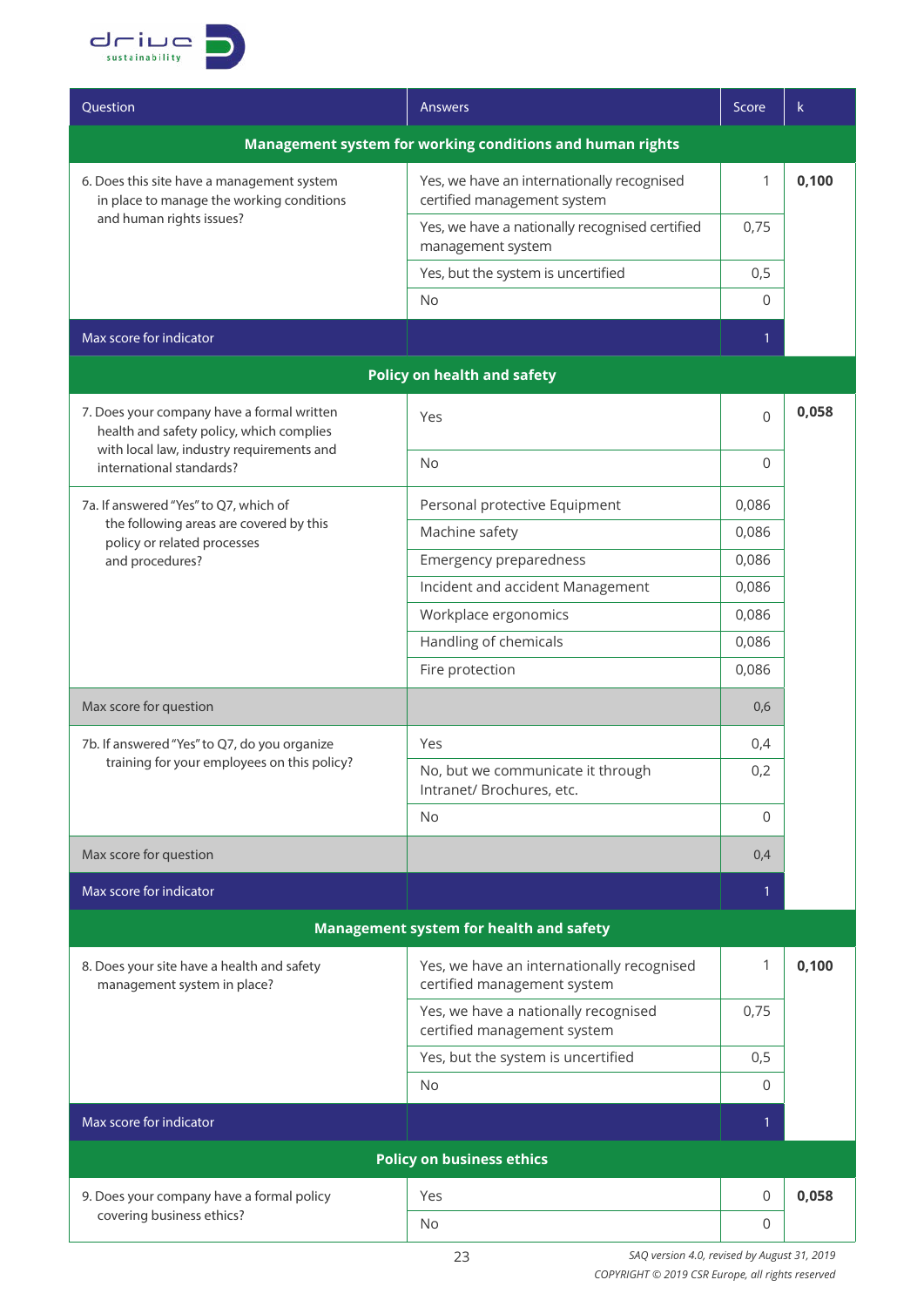

| Question                                                                                                                    | <b>Answers</b>                                                 | Score | k.    |
|-----------------------------------------------------------------------------------------------------------------------------|----------------------------------------------------------------|-------|-------|
| 9a. If answered "Yes" to Q9, which of                                                                                       | Corruption, extortion and bribery                              | 0,06  |       |
| the following areas are covered by this<br>policy?                                                                          | Privacy                                                        | 0,06  |       |
|                                                                                                                             | Financial responsibility (accurate records)                    | 0,06  |       |
|                                                                                                                             | Disclosure of information                                      | 0,06  |       |
|                                                                                                                             | Fair competition and anti-trust                                | 0,06  |       |
|                                                                                                                             | Conflicts of interest                                          | 0,06  |       |
|                                                                                                                             | Counterfeit parts                                              | 0,06  |       |
|                                                                                                                             | Intellectual property                                          | 0,06  |       |
|                                                                                                                             | Export controls and economic sanctions                         | 0,06  |       |
|                                                                                                                             | Whistleblowing and protection against retaliation              | 0,06  |       |
| Max score for question                                                                                                      |                                                                | 0,6   |       |
| 9b. If answered "Yes" to Q9, do you organize                                                                                | Yes                                                            | 0,4   |       |
| training for your employees on this policy?                                                                                 | No, but we communicate it through<br>Intranet/ Brochures, etc. | 0,2   |       |
|                                                                                                                             | <b>No</b>                                                      | 0     |       |
| Max score for question                                                                                                      |                                                                | 0,4   |       |
| Max score for indicator                                                                                                     |                                                                | 1     |       |
|                                                                                                                             | <b>Policy on environment</b>                                   |       |       |
| 10. Does your company have a formal<br>environmental policy, which includes<br>a commitment to legal compliance, continuous | Yes                                                            | 0     | 0,058 |
| measurement and continuous improvements<br>in environmental performance?                                                    | No                                                             | 0     |       |
| 10a. If answered "Yes" to Q10, which of the<br>following areas are covered by this                                          | GHG emissions, energy efficiency<br>and renewables             | 0,12  |       |
| policy?                                                                                                                     | Water quality<br>and consumption                               | 0,12  |       |
|                                                                                                                             | Air quality                                                    | 0,12  |       |
|                                                                                                                             | Sustainable resources management<br>and waste reduction        | 0,12  |       |
|                                                                                                                             | Responsible chemical management                                | 0,12  |       |
|                                                                                                                             | Other areas (please specify)                                   | 0     |       |
| Max score for question                                                                                                      |                                                                | 0,6   |       |
| 10b. If answered "Yes" to Q10, do you organize<br>training for your employees on this<br>policy?                            | Yes                                                            | 0,4   |       |
|                                                                                                                             | No, but we communicate it through Intranet/<br>Brochures, etc. | 0,2   |       |
|                                                                                                                             | No                                                             | 0     |       |
| Max score for question                                                                                                      |                                                                | 0,4   |       |
| Max score for indicator                                                                                                     |                                                                | 1     |       |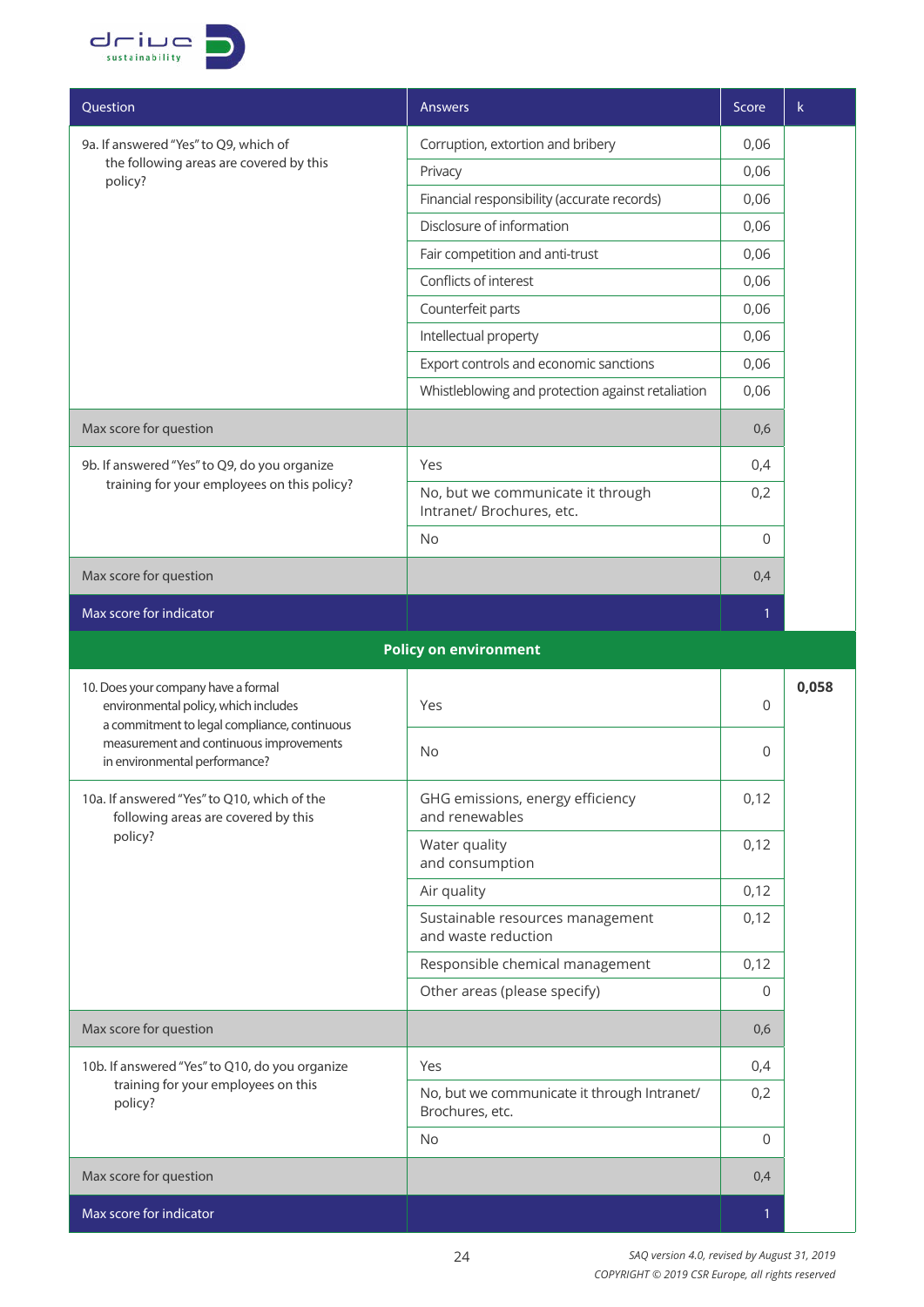

| Ouestion                                                                                                                                                                    | <b>Answers</b>                                                                                    | Score        | k      |  |  |  |
|-----------------------------------------------------------------------------------------------------------------------------------------------------------------------------|---------------------------------------------------------------------------------------------------|--------------|--------|--|--|--|
| <b>Environmental management system</b>                                                                                                                                      |                                                                                                   |              |        |  |  |  |
| 11. Does your site have an environmental<br>management system in place?                                                                                                     | Yes, we have an internationally recognised<br>certified management system                         | 0,8          | 0,100  |  |  |  |
|                                                                                                                                                                             | Yes, we have a nationally recognised<br>certified management system                               | 0,6          |        |  |  |  |
|                                                                                                                                                                             | Yes, but the system is uncertified                                                                | 0,4          |        |  |  |  |
|                                                                                                                                                                             | <b>No</b>                                                                                         | $\Omega$     |        |  |  |  |
| Max score for question                                                                                                                                                      |                                                                                                   | 0,8          |        |  |  |  |
| 11a. Does your site have an environmental program<br>including targets, activities, and performance<br>monitoring to continuously improve its<br>environmental performance? | Yes                                                                                               | 0,2          |        |  |  |  |
|                                                                                                                                                                             | <b>No</b>                                                                                         | $\Omega$     |        |  |  |  |
| Max score for question                                                                                                                                                      |                                                                                                   | 0,2          |        |  |  |  |
| Max score for indicator                                                                                                                                                     |                                                                                                   | $\mathbf{1}$ |        |  |  |  |
|                                                                                                                                                                             | <b>Energy management system</b>                                                                   |              |        |  |  |  |
| 12. Does your site have an energy<br>management system?                                                                                                                     | Yes, we have an internationally recognised<br>certified management system                         | $\mathbf{1}$ | 0,0375 |  |  |  |
|                                                                                                                                                                             | Yes, we have a nationally recognised<br>certified management system                               | 0,75         |        |  |  |  |
|                                                                                                                                                                             | Yes, but the system is uncertified                                                                | 0,5          |        |  |  |  |
|                                                                                                                                                                             | No                                                                                                | $\Omega$     |        |  |  |  |
| Max score for indicator                                                                                                                                                     |                                                                                                   | $\mathbf{1}$ |        |  |  |  |
|                                                                                                                                                                             | Procedures to manage substances with restrictions                                                 |              |        |  |  |  |
| 13. Does your site use any substances with                                                                                                                                  | Yes                                                                                               | $\mathbf 0$  | 0,058  |  |  |  |
| restrictions in production or operations?                                                                                                                                   | <b>No</b>                                                                                         | 1            |        |  |  |  |
| 13a. If answered "Yes" to Q13, does your site<br>have written procedures to manage<br>substances with restrictions?                                                         | Yes                                                                                               | 1            |        |  |  |  |
|                                                                                                                                                                             | No                                                                                                | $\Omega$     |        |  |  |  |
| Max score for indicator                                                                                                                                                     |                                                                                                   | $\mathbf{1}$ |        |  |  |  |
|                                                                                                                                                                             | <b>CSR/Sustainability requirements towards suppliers</b>                                          |              |        |  |  |  |
| 15. Does your company have set CSR/                                                                                                                                         | Yes                                                                                               | $\mathbf 0$  | 0,100  |  |  |  |
| Sustainability requirements towards suppliers?                                                                                                                              | No                                                                                                | $\mathbf 0$  |        |  |  |  |
| 15a. If answered "Yes" to Q15, which areas are<br>covered by this set of requirements?                                                                                      | Working conditions and human rights                                                               | 0,1          |        |  |  |  |
|                                                                                                                                                                             | Child labour and young workers                                                                    | 0,017        |        |  |  |  |
|                                                                                                                                                                             | Wages and benefits                                                                                | 0,017        |        |  |  |  |
|                                                                                                                                                                             | Working hours                                                                                     | 0,017        |        |  |  |  |
|                                                                                                                                                                             | Modern slavery (i.e. slavery, servitude and forced<br>or compulsory labour and human trafficking) | 0,017        |        |  |  |  |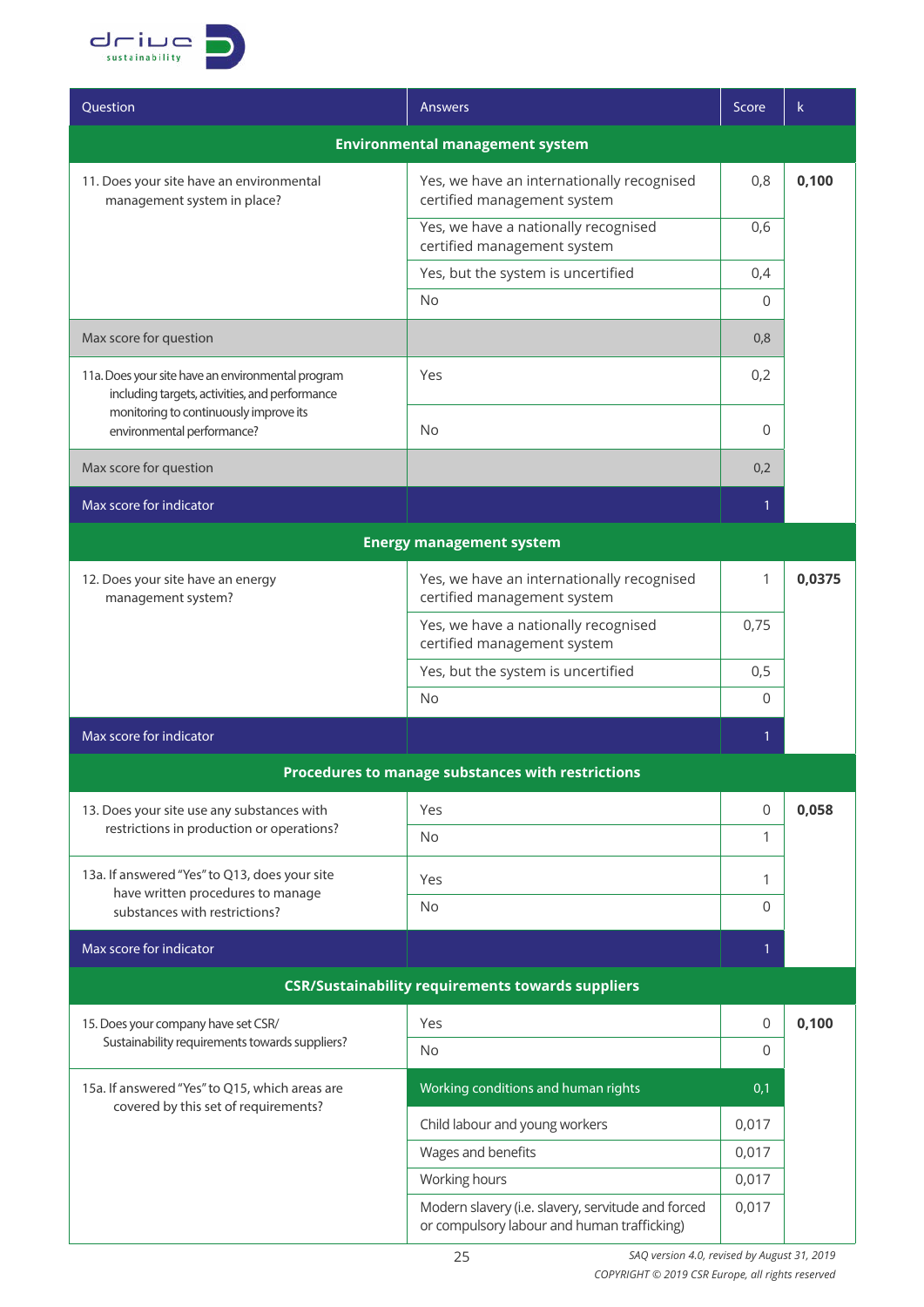

| Question                                                                                                                          | Answers                                                                         | Score          | $\mathsf k$ |
|-----------------------------------------------------------------------------------------------------------------------------------|---------------------------------------------------------------------------------|----------------|-------------|
|                                                                                                                                   | Freedom of association and collective bargaining                                | 0,017          |             |
|                                                                                                                                   | Harassment and non-discrimination                                               | 0,017          |             |
|                                                                                                                                   | Health and safety                                                               | 0,1            |             |
|                                                                                                                                   | Health and safety                                                               | 0,1            |             |
|                                                                                                                                   | <b>Business ethics</b>                                                          | 0,1            |             |
|                                                                                                                                   | Corruption, extortion and bribery                                               | 0,02           |             |
|                                                                                                                                   | Privacy and data protection                                                     | 0,02           |             |
|                                                                                                                                   | Fair competition and anti-trust                                                 | 0,02           |             |
|                                                                                                                                   | Conflicts of interest                                                           | 0,02           |             |
|                                                                                                                                   | Whistleblowing and protection against retaliation                               | 0,02           |             |
|                                                                                                                                   | Environment                                                                     | 0,1            |             |
|                                                                                                                                   | GHG emissions, energy efficiency and renewables                                 | 0,02           |             |
|                                                                                                                                   | Water quality and consumption                                                   | 0,02           |             |
|                                                                                                                                   | Air quality                                                                     | 0,02           |             |
|                                                                                                                                   | Sustainable resources management and waste<br>reduction                         | 0,02           |             |
|                                                                                                                                   | Responsible chemical management                                                 | 0,02           |             |
|                                                                                                                                   | Other areas (please specify)                                                    | $\overline{0}$ |             |
|                                                                                                                                   | Upstream supplier management                                                    | 0,1            |             |
|                                                                                                                                   | Sustainability requirements for own suppliers                                   | 0,1            |             |
| Max score for question                                                                                                            |                                                                                 | 0,5            |             |
| 15b. If answered "Yes" to Q15, does your                                                                                          | Included in Terms & Conditions                                                  | 0,1            |             |
| company use any of the following<br>channels to communicate its Supplier<br>CSR/Sustainability Requirements to your<br>suppliers? | Supplier training                                                               | 0,07           |             |
|                                                                                                                                   | Supplier Code of Conduct/ Supplier<br><b>Sustainability Policy</b>              | 0,05           |             |
|                                                                                                                                   | Company website/ Supplier Portal                                                | 0,03           |             |
|                                                                                                                                   | None                                                                            | 0              |             |
| Max score for question                                                                                                            |                                                                                 | 0,25           |             |
| 15c Which processes does your company have<br>in place to review if your suppliers fulfil<br>your requirements?                   | 2 <sup>nd</sup> party audits (conducted by your company)                        | 0,1            |             |
|                                                                                                                                   | 3 <sup>rd</sup> party audits (conducted by an accredited<br>certification body) | 0,1            |             |
|                                                                                                                                   | Self-assessment questionnaire                                                   | 0,05           |             |
|                                                                                                                                   | None                                                                            | 0              |             |
| Max score for question                                                                                                            |                                                                                 | 0,25           |             |
| Max score for indicator                                                                                                           |                                                                                 | $\mathbf{1}$   |             |